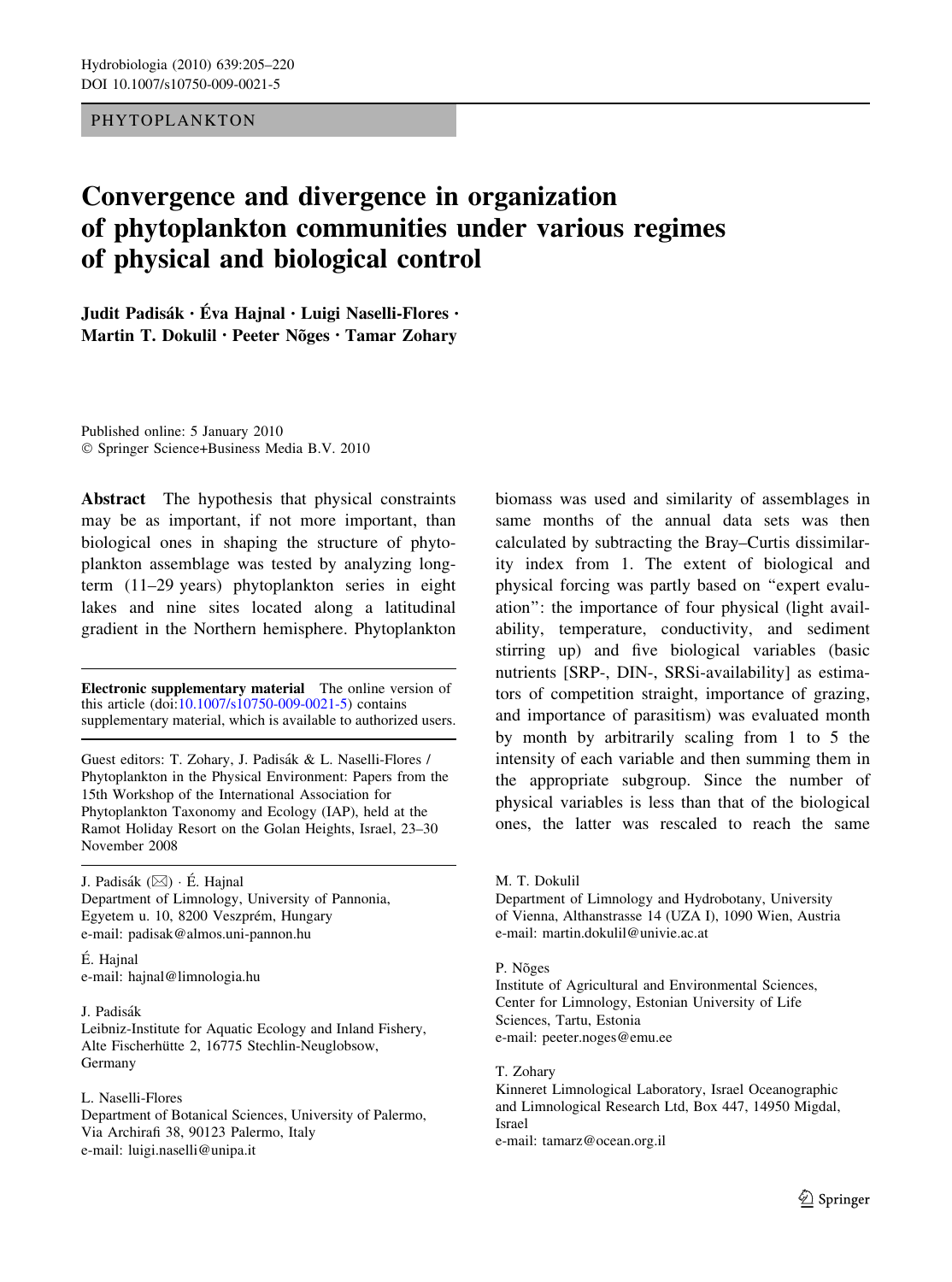maximum attainable value of physical variables. The results showed an extremely high variability, making evident that each lake, although showing the same metabolic processes, behaves as an individual with regard to its phytoplankton structure. More generally, it was possible to highlight a largely more important role of physical constraints in shaping both biomass and composition of phytoplankton. This is especially true in winter. In addition, the results were compared to the outcomes of the PEG model, since a plasticity in the structure of phytoplankton much greater than that reported in this widely acknowledged model has been recorded in the data set used. This high variability found in this study in relation to physical constraints might also explain the different patterns of phytoplankton growth observed from Northern temperate to Mediterranean lakes as well as those occurring in shallow and deep lakes.

Keywords Phytoplankton biomass · Phytoplankton  $composition \cdot Similarity \cdot PEG \text{ model} \cdot Biological$ control · Ecosystem functioning

# Introduction

Phytoplankton species are small (generally  $10^{-2}$ - $10^{-7}$  m) and live short lives  $(10^4 - 10^7$  s). As a consequence, except for some lakes in the tropics, many generations follow each other in a vegetation period (within a year) making the successional patterns highly dynamic.

While succession theories for terrestrial habitats date back to as early as the beginning of the last century (Clements, [1916;](#page-13-0) Gleason, [1917,](#page-13-0) [1926](#page-13-0)), analogous theories for phytoplankton were slow to develop. The highly dynamic behavior of phytoplankton assemblages in freshwater lakes puzzled phytoplankton ecologists for a long time.

The first general concept of plankton succession, the so-called Plankton Ecology Group (PEG) Model, was developed during the 1980s (Sommer et al., [1986\)](#page-15-0). It was the first coherent verbal model that attributed changes in phytoplankton succession (separately for oligotrophic and eutrophic lakes) to environmental constraints. The latter were divided basically into two groups: physical and biological (especially grazing and competition for nutrients). Physical constraints involve low insolation (attributable to short days, low incidence and mixed layer extinction), cold temperatures, and deep mixing: conditions that commonly prevail between autumn and spring in temperate regions. According to the PEG model, grazing (biological control) becomes of prime importance in breaking the spring bloom of phytoplankton and the spring grazer populations collapse rapidly because they overgraze their food supply. This scenario results in a clear-water phase (typically in May–July, depending on latitude) when neither physical nor biological (grazing) control on phytoplankton is strong; therefore, a second growth may start. During this period, competition for limiting nutrients (typically P and/or N) selects for those species that can obtain these resources with the highest efficiency (they may have a high affinity for a limiting nutrient, an enhanced capacity for storage, or they are able to exploit nonepilimnetic resources). Parallel, antipredation features (such as large size), and mechanisms for overcoming sinking loss (mucilaginous colonies, buoyancy regulation, and flagellar movement) gain increasing importance. As a consequence, by late summer, nutrient-exploitative, relatively large-sized phytoplankton (they have large cells, like Ceratium, or they form large, multicellular colonies, like Microcystis) may, if time allows, form equilibrium associations (Naselli-Flores et al., [2003\)](#page-14-0). The autumnal erosion of the thermocline overcomes this competitive arena, again giving priority to physical control.

Studies investigating in detail the control exerted by physical constraints on phytoplankton were extensively performed by Colin Reynolds and date back to the early 1970s (Reynolds, [1972](#page-14-0)). Later, detailed considerations on how physical environment influences phytoplankton distribution and abundances were published by the same author (e.g., Reynolds, [1984](#page-14-0) and literature cited therein, [1988,](#page-14-0) [1994](#page-15-0), and [2006](#page-15-0) for a complete literature overview). However, chemically driven explanations (e.g. nutrient ratios) of phytoplankton patterns unduly received much more attention by scientists. A detailed review of diversity of physical constraints on phytoplankton is beyond the aims of this paper. We used the PEG model as a conceptual basis of these analyses for its simplicity and wide acceptance.

There are hundreds of studies, mostly using examples from individual lakes that used the PEG model, which, in part, support its statements or else present exceptions or propose modifications. Especially, in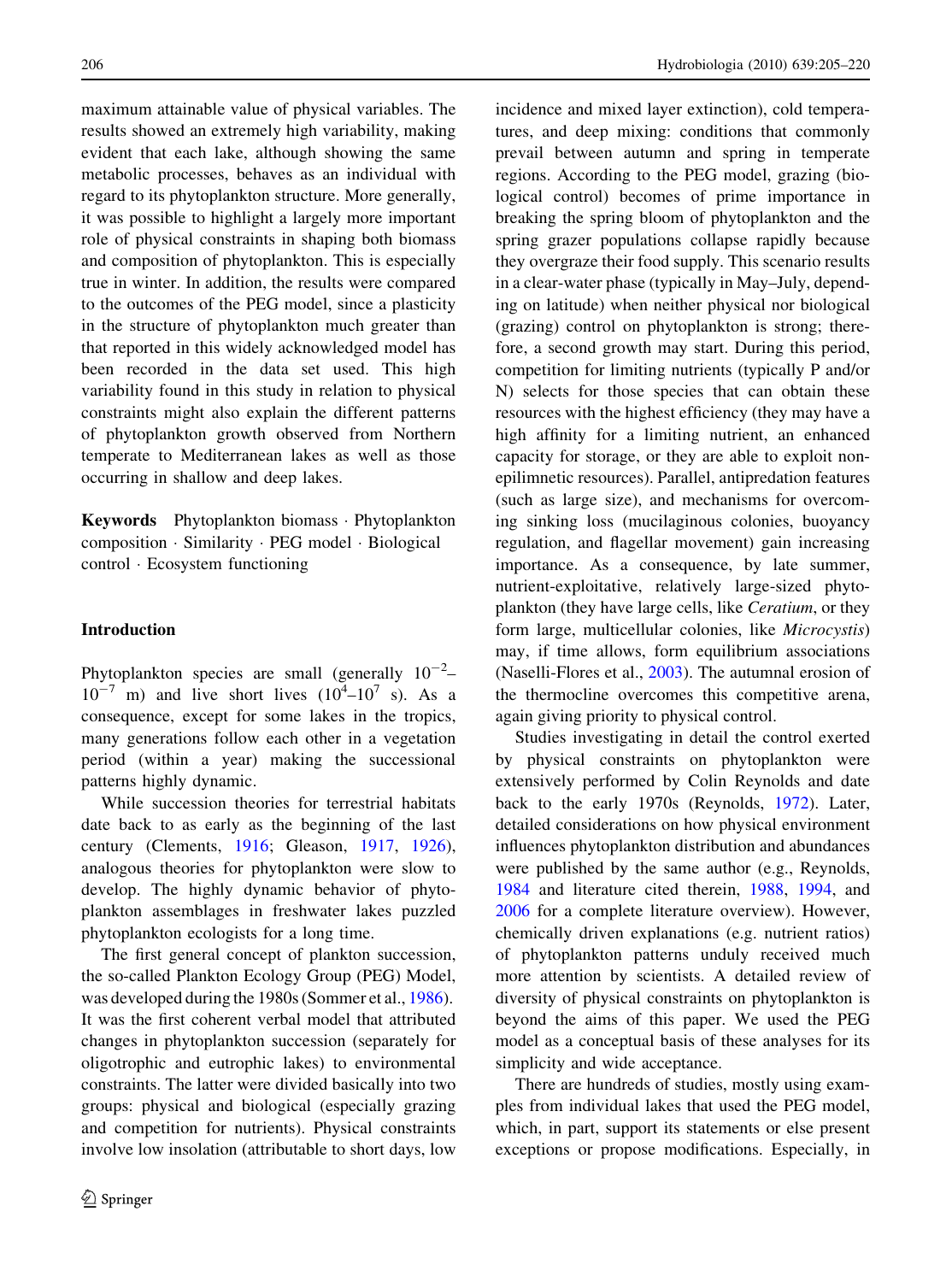Mediterranean aquatic ecosystems, this ''paradigm'' rarely holds and several Mediterranean limnologists have attempted (and often inappropriately) to fit their data to the model (Alvarez-Cobelas et al., [2005](#page-13-0)).

During the past 25 years of research on phytoplankton ecology, many other features of development and structure of phytoplankton assemblage have been explored, such as the sensitivity of phytoplankton communities to physical disturbance (Padisák et al., [1993](#page-14-0) and individual papers in the volume). Moreover, the definition of the functional group/assemblage concept (Reynolds et al., [2002;](#page-15-0) Padisák et al., [2009a](#page-14-0)), studies on the opportunities for development of natural equilibria/steady states (Naselli-Flores et al., [2003](#page-14-0); Becker et al., [2008](#page-13-0)), the importance of phenotypical variability, and the adaptive value of morphology in phytoplankton ecology (Naselli-Flores et al., [2007](#page-14-0)), have each been pursued. In the meantime, our knowledge of physiological ecology of phytoplankton has significantly increased (Raven and Maberly, [2009](#page-14-0) and many other contributions that have not been summarized yet).

The central ecological topic of the 15th IAP workshop held in Israel, 2008, was the assessment of the importance of physical constraints on phytoplankton in general, with reference not only to biomass but also to assemblage structure. In this paper, we analyze both phytoplankton biomass and assemblage structure in relation to both physical and biological control mechanisms using PEG predictions and statements as a starting point. It must be mentioned that considerable knowledge accumulated on mechanisms how physical properties influence species selection and assemblage structure of phytoplankton and a number of case studies describe the major mechanisms (Reynolds, [2006\)](#page-15-0). It is not the aim of this paper to review these works.

For analyzing both phytoplankton biomass and assemblage structure in relation to both physical and biological control mechanisms, we collected long-term phytoplankton data sets from lakes of variable origin, morphometry, geographical location, and trophic state. All the data sets fulfilled the following criteria:

- (i) The long-term study must cover at least 10 years.
- (ii) Sampling frequency must be monthly, at minimum, with no systematic gaps in the winter months.
- (iii) The phytoplankton data should be of the highest possible taxonomic resolution (taking limitations of the inverted microscope method into consideration) with identifications verified by an experienced phytoplankton ecologist.
- (iv) Background information on physical, chemical (nutrients), and other biological (e.g., grazing and parasitism) factors must be available and adequate to satisfy independent expert judgement.

In this article, the hypothesis that physical constraints may be as important, if not more important, than biological ones in shaping the structure of phytoplankton assemblage is tested. Phytoplankton biomass and assemblage structure development is described in relation to physical/biological control factors using data from eight very different lakes. Our main aim is to explore how much and under which conditions quantitative characteristics (biomass) and structural properties of phytoplankton are influenced by physical versus biological constraints.

# Materials and methods

Description of sites and data used

On the basis of available long-term phytoplankton surveys (covering between 11 and 29 years) that satisfy the criteria listed in the introduction, eight lakes were selected along a North–South latitudinal gradient. Among these, three (Stechlin, Mondsee, and Kinneret) are deep, four are shallow (Võrtsjärv, Alte Donau, Neusiedlersee, and Balaton), and one is a Mediterranean reservoir (Arancio), alternating with seasonal abstraction between deep and shallow phases. With reference to trophic state, these lakes cover almost the entire trophic spectrum from oligotrophy (Stechlin) to hypereutrophy (Arancio). A short description of the studied sites is reported here.

Mondsee (14.2  $\text{km}^2$ ) is a deep ( $z_{\text{mean}}$ : 36.0 m;  $z_{\text{max}}$ : 68.3 m), alpine lake located at 481 m a.s.l. and 47°50'N in the "Salzkammergut" lake district of Austria. As many other lakes in the world, Mondsee underwent cultural eutrophication in the 1970s but, with strict control, its status has since improved considerably. At present, the lake can be classified as oligo-mesotrophic. The period that is covered in this analysis comprises 24 years (1982–2005). Sampling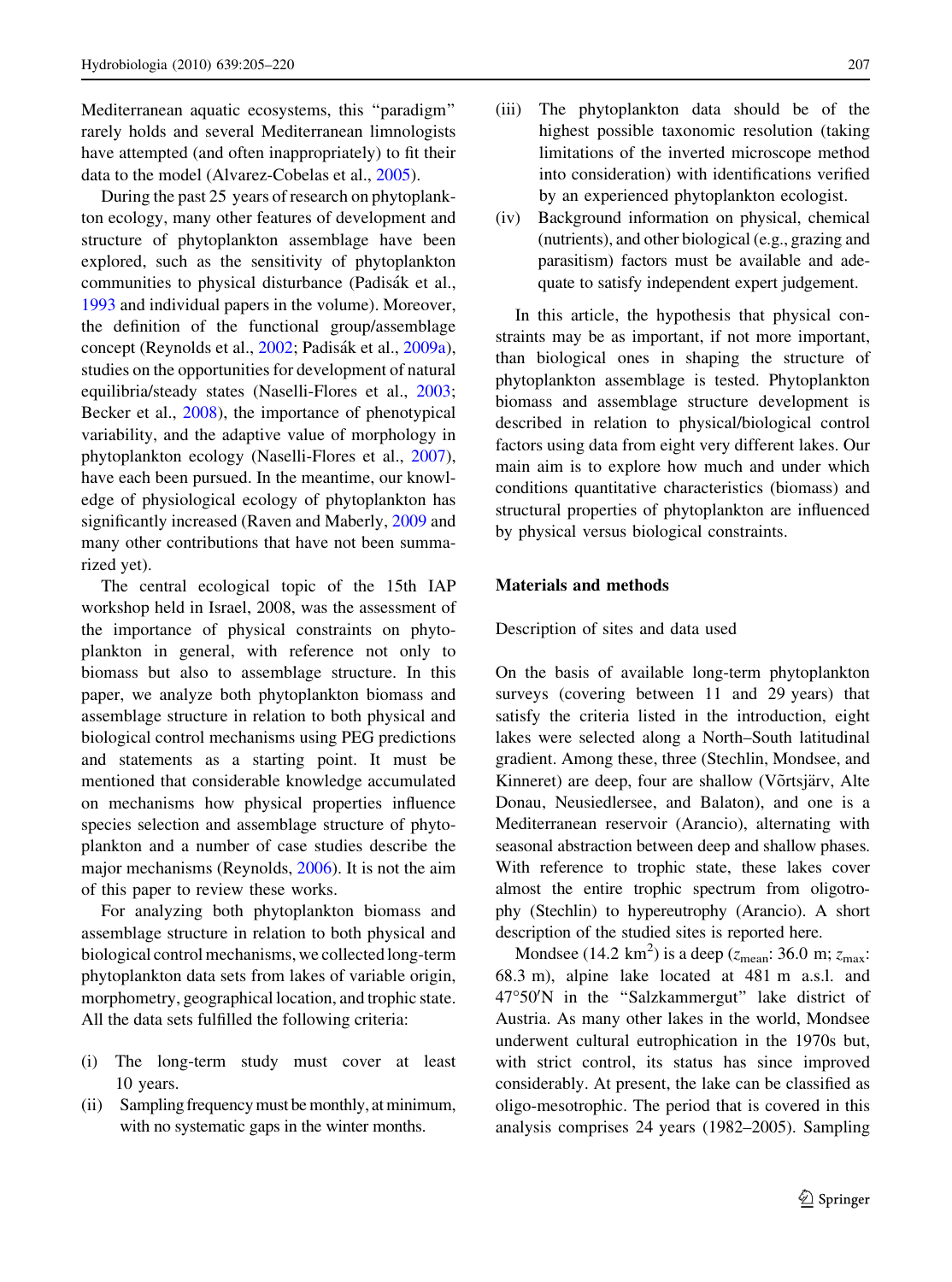depths varied somewhat during the investigation period. Beginning from 1987, a rigorous protocol was adopted with intervals every 3 m from the surface to 20 m and wider spacing further down. In addition, an integrated sample of the top 20 m was taken at all occasions (Dokulil & Teubner, [2003a](#page-13-0)).

Lake Stechlin is a small  $(4.2 \text{ km}^2)$ , deep  $(z_{\text{mean}}$ . 23.3 m;  $z_{\text{max}}$ : 69.5 m) lake at 59.9 m a.s.l. and 53°N latitude in Brandenburg, Germany. This glacial lake is originally oligotrophic and served as part of the cooling water supply network of a nuclear energy power plant. This use affected the pattern of stratification in the lake, with intermittent phases of relatively diatom abundance, but without impact on the tropic state of the lake (Casper, [1985\)](#page-13-0). The nuclear power plant was closed in 1991, after which the pattern of stratification reverted to a more familiar seasonal variability (Koschel & Adam, [2003](#page-14-0)). Phytoplankton samples were taken at the deepest site of the lake: subsamples of water collected at 5-m intervals, from the surface to 25 m, were combined in a single integrated sample for counting (for further details, see Padisák et al. ([2003a](#page-14-0)) and Salmaso & Padisák [\(2007](#page-15-0)). The period covered is 13 years (1994–2006), during which the trophic status of the lake varied within the oligo/oligo-mesotropic range.

Lake Kinneret, northern Israel, is a meso-eutrophic, warm monomictic lake, stratified from April to December (Serruya, [1978](#page-15-0)), in the Syrian-African Rift Valley, at 32°50'N latitude and 210 m below sea level. At full capacity, the lake covers  $170 \text{ km}^2$ , contains  $4,300 \times 10^6$  m<sup>3</sup>, and has a maximum depth of 43 m and a mean depth of 25 m. It experiences a Mediterranean climatic alternation between cold, wet winters and hot, dry summers. This lake provides ca. 50% of Israel's drinking water. As such, it has been subject to intensive routine monitoring since 1969, yielding a comprehensive series of publications (Hambright & Hershcovitch, [1998\)](#page-13-0). In the past, Lake Kinneret was famous for its spring blooms of the thecate dinoflagellate Peridinium gatunense and its diverse, low-biomass summer assemblages of nanoplankton, in a sequence repeated approximately each year (Pollingher, [1986\)](#page-14-0). However, since the mid-1990s, this stable seasonal pattern has altered:  $N_2$ fixing cyanobacteria established in the lake and have dominated the summer biomass ever since. In eight of the years since 1996, Peridinium gatunense blooms failed to develop (Zohary, [2004\)](#page-15-0). The 13-year period covered in the present analysis, 1994–2006, is wholly within the recent phase of reduced ecosystem stability. Phytoplankton samples were collected weekly from 13 depths at the deepest part of the lake; depthweighted averages for each sampling date have been used here.

Lake Arancio is a hypereutrophic Mediterranean reservoir located in Sicily, Italy, at 172 m a.s.l. and 37-N latitude. It was created in 1951 by damming a temporary stream to retain water for irrigation purposes (Barone & Naselli-Flores, [1994](#page-13-0)). Mediterranean climate variability and summer usage of stored water strongly influence its morphological features and cause wide water level fluctuations. As a result, lake volume (max:  $30 \times 10^6$  m<sup>3</sup>) and surface area (max: 3.0 km<sup>2</sup>), as well as  $z_{\text{mean}}$  (max: 10 m) and  $z_{\text{max}}$  (max: 28 m) may be reduced by 90% of their maximum values by the end of the irrigation period (Naselli-Flores, [2003](#page-14-0)). Moreover, the accumulation of water during winter, not balanced by any outflow, has been promoting a progressive increase of its internal loading. Dewatering during summer, not balanced by any inflow, generally causes the breaking of the thermocline at the end of July. In the rest of summer, the lake shows an atelomictic behavior (Naselli-Flores & Barone, [2005\)](#page-14-0), which contributes to nutrient release from the sediment and supports very high phytoplankton biomass in summer (Naselli-Flores & Barone, [2007\)](#page-14-0). The trophic state of the reservoir progressively increased during the study period. As a consequence, phytoplankton assemblage composition shifted from green—(Closterium aciculare, Pediastrum spp.) to blue–green (Microcystis spp.) dominance. Phytoplankton samples were obtained by mixing three samples collected from depths corresponding to 100, 50, and 1% of the surface irradiance. Data used in this analysis cover a period of 13 years (1991–2003).

Lake Võrtsjärv is a large (surface area  $270 \text{ km}^2$ ), shallow ( $z_{\text{mean}}$  2.8 m;  $z_{\text{max}}$  6 m), polymictic lake at  $32.2 - 35.3$  m a.s.l. and  $58^{\circ}$ N latitude in Estonia. The strong, climatically driven fluctuation of the water level, with a maximum amplitude of 3.3 m is one of the major factors shaping the lake ecosystem, changing the vulnerability of the sediments to resuspension and influencing the light conditions in the water column. The lake is typically ice-covered from mid-November until mid-April and the water temperature reaches its maximum in July (Nõges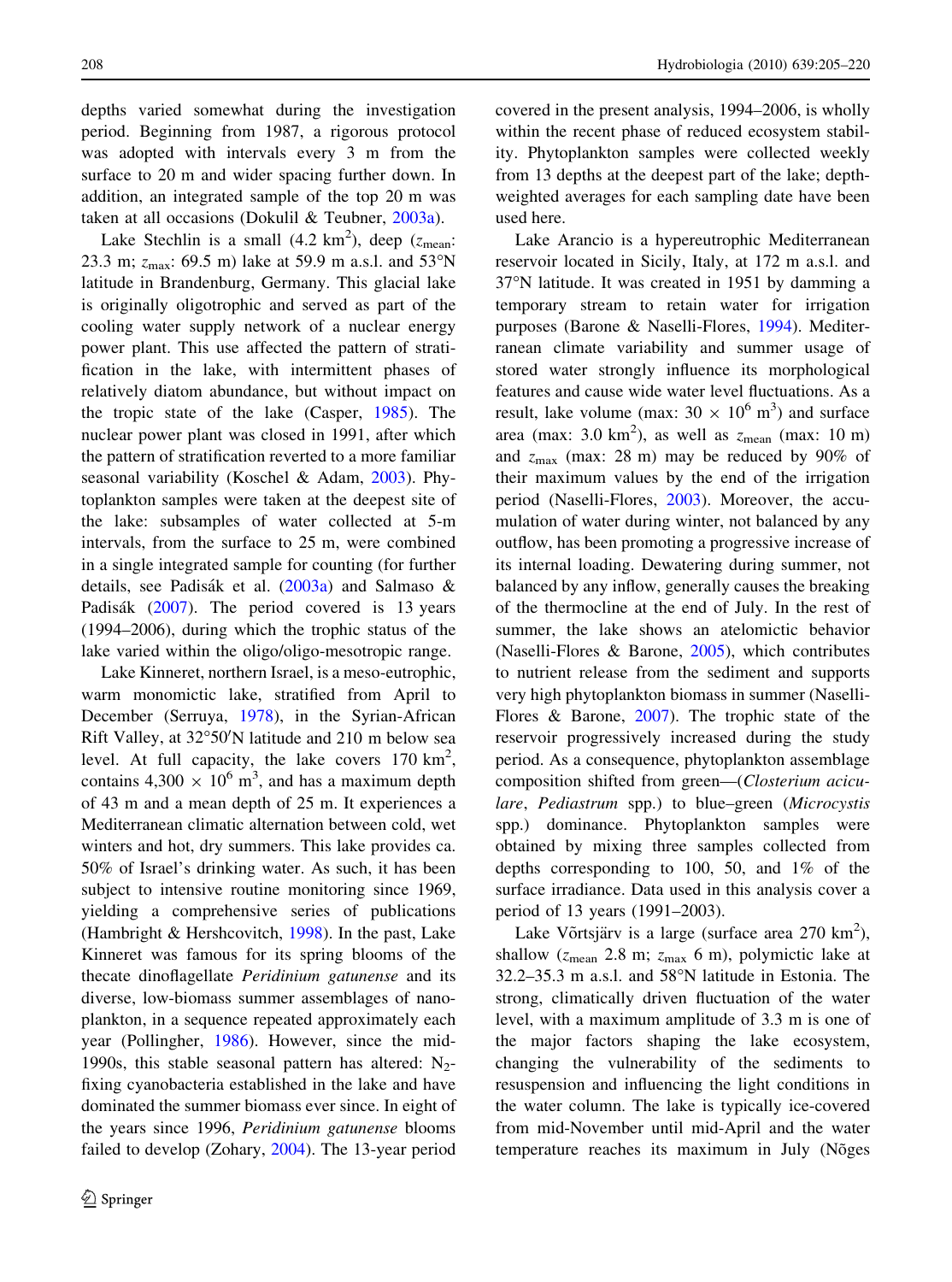et al., [2008\)](#page-14-0). Heavy agricultural nutrient loading in the 1970s and 1980s turned the lake hypertrophic (Nõges et al., [2007](#page-14-0)) with *Limnothrix redekei* and L. planktonica taking over from the previously dominant Planktolyngbya limnetica. The subsequent significant load reduction has not, however, brought expected changes in the phytoplankton community where the stable dominance of the shade tolerant Limnothrix species continues (Nõges & Nõges, [2006\)](#page-14-0). Phytoplankton data for this analysis cover a period of 29 years (1979–2007). Samples were collected with Ruttner sampler from the deepest point of the lake either from the uppermost 0.5 m or integrated over the water column (since 1995).

Neusiedlersee is located at 115 m a.s.l. on the Austrian/Hungarian border in the Danube valley, which separates the Alps from the Carpathian mountains. Because of its location, size  $(300 \text{ km}^2)$ , and shallowness ( $z_{\text{mean}}$ : 1.3 m;  $z_{\text{max}}$ : 1.8 m), the lake is always exposed to stirring-up effect of winds that result in an almost continuous high turbidity caused by resuspension of inorganic sediments. The lake received the highest nutrient load in the 1970s that, however, did not result in substantial change in the trophic state. Phytoplankton dynamics are largely driven by periodic resuspensions and shade tolerant, meroplanktonic species, especially diatoms (Fragilaria construens, Surirella peisonis, Campylodiscus  $clypesus$ ) are prevalent all over the year (Padisák & Dokulil, [1994\)](#page-14-0). Another stress factor is the high mineral content of the lake  $(2000-3500 \mu S \text{ cm}^{-1})$ which, combined with harsh light conditions, results in rather species-poor phytoplankton assemblages. Phytoplankton samples were taken from the surface 0.5 m and data cover a period of 26 years (1968–1993).

Lake Balaton is the largest (surface area 593  $\text{km}^2$ ) shallow ( $z_{\text{mean}}$  3.14 m;  $z_{\text{max}}$  11 m), polymictic lake at 46–47-N latitude, 104.4 m a.s.l. in Hungary. The originally mesotrophic lake underwent a rapid eutrophication during the 1960–1980s, as a result of which hypertrophic conditions developed in the western part of the lake (impacted most by external P load) while the eastern part reached eutrophic conditions. Sporadic Cylindrospermopsis raciborskii blooms (1982, 1992, 1994) rendered the lake classification to be hypertrophic but, in other years, the west–east trophic gradient was more apparent (Padisák & Reynolds, [1998;](#page-14-0) Hajnal & Padisák, [2008\)](#page-13-0). Restoration of the lake started in 1983, as a result of which, no algal blooms occurred after 1995, the western part returning to a eutrophic state and the eastern reverting to a mesotrophic condition (Istvánovics et al., [2007](#page-14-0)). Phytoplankton samples used in this study were taken with a water column sampler so data represent the whole water column. The period that is covered in this analysis covers the 13 years (1994–2006) during which the lake was recovering from the hyper/ eutrophic state to eu/mesotrophic.

Alte Donau is a small  $(1.58 \text{ km}^2)$ , shallow  $(z_{\text{mean}})$ 2.33 m;  $z_{\text{max}}$  6.8 m), urban seepage lake located at 157 m a.s.l. in Vienna downtown and created by straightening the River Danube course and isolating the old river bed. In the past, the lake has been densely covered by stonewort (Characeae) and other sub-merged macrophytes (Löffler, [1988](#page-14-0)). More recently, it has undergone cultural eutrophication and shifted from a macrophyte-dominated lake to a turbid, cyanobacteria-dominated one (Dokulil & Mayer, [1996](#page-13-0)). Following a period of oligotrophication in a response to restoration measures, macrophyte cover has been re-established and phytoplankton biomass significantly reduced (Dokulil & Teubner, [2003b\)](#page-13-0). Phytoplankton samples used in this study were taken with a water column sampler and the period covered comprises 11 years (1995–2005).

Phytoplankton data sets, the number of samples involved, the number of individual species-specific records, and the interval of each study period are given in Table [1.](#page-5-0)

# Phytoplankton methods and similarity calculations

Phytoplankton samples were fixed with Lugol's solution and counting was performed with inverted microscopes following the method outlined by Lund et al. [\(1958](#page-14-0)). The altogether 81,883 individual phytoplankton biomass data were organized into a database, ALMOL, which was developed on the same basis of the existing ALMOBAL database (Hajnal & Padisák, [2008](#page-13-0)). Sampling frequency in the studied lakes varied between 1 and 4 weeks. If sampling was more frequent than monthly, species-specific monthly averages were calculated. In an earlier study, Padisa´k et al. ([2009b\)](#page-14-0) showed that pooling data of species, each having a biomass share  $\langle 10\%$ , does not change similarity patterns. Therefore, in each case and each month, species having a biomass of  $\langle 10\%$  were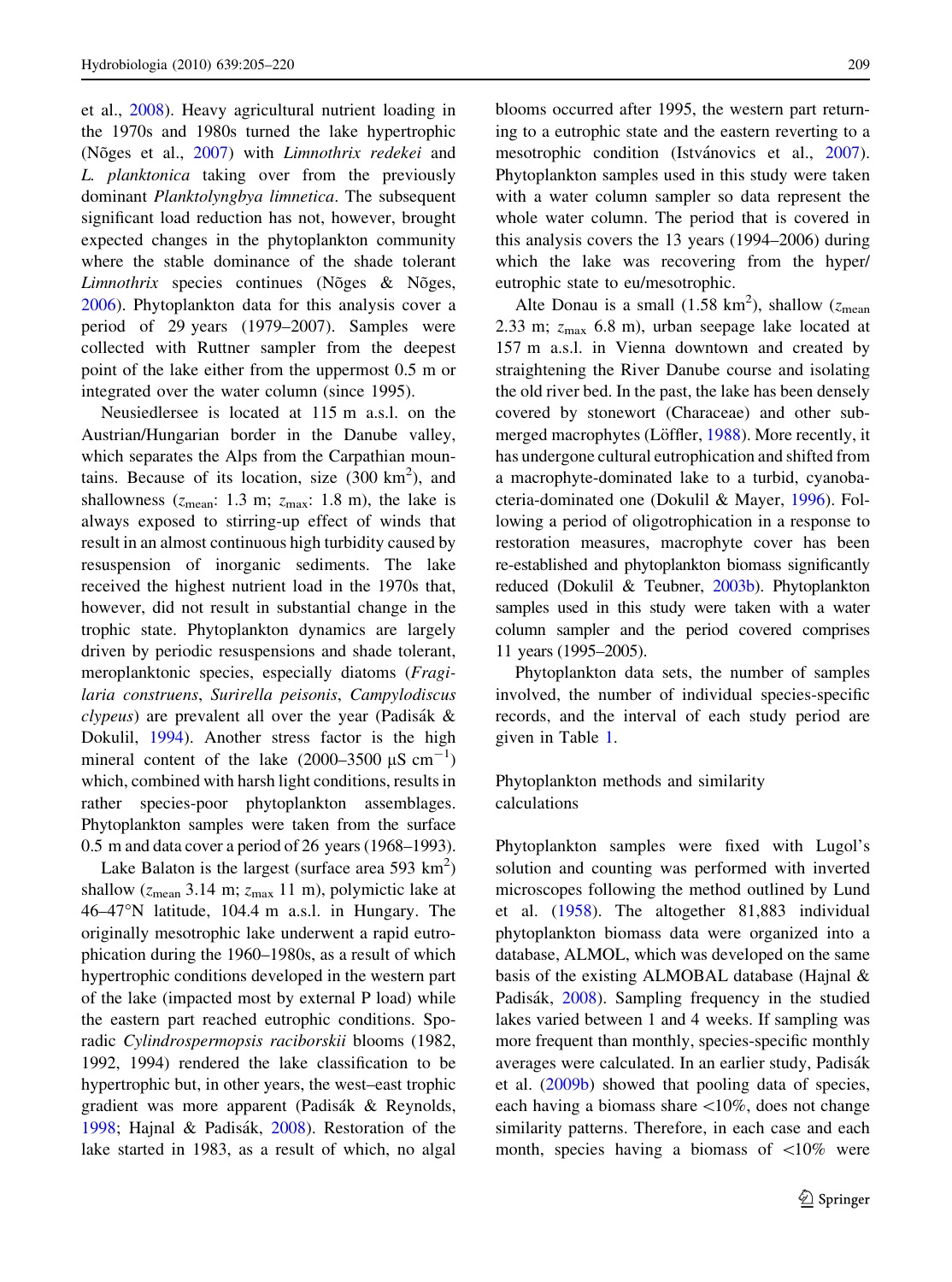<span id="page-5-0"></span>Table 1 The data sets used for the analysis

| Lake           | Number<br>of samples | Number<br>of individual<br>records | Average species<br>number per<br>sample | Period<br>covered | Number<br>of plankton<br>years |  |
|----------------|----------------------|------------------------------------|-----------------------------------------|-------------------|--------------------------------|--|
| Mondsee        | 566                  | 13477                              | 24                                      | 1982-2005         | 24                             |  |
| Stechlin       | 416                  | 15895                              | 38                                      | 1994-2006         | 13                             |  |
| Kinneret       | 338                  | 11605                              | 34                                      | 1994-2006         | 13                             |  |
| Arancio        | 157                  | 939                                | 6                                       | 1990-2002         | 13                             |  |
| Võrtsjärv      | 521                  | 13207                              | 25                                      | 1979-2007         | 29                             |  |
| Neusiedlersee  | 132                  | 1534                               | 12                                      | 1968-1993         | 26                             |  |
| <b>Balaton</b> | 550                  | 16538                              | 30                                      | 1994-2006         | 13                             |  |
| Alte Donau     | 238                  | 8688                               | 37                                      | 1995-1005         | 11                             |  |
|                |                      |                                    |                                         |                   |                                |  |

pooled into a category ''others'', thus compacting the data set.

Similarity of phytoplankton was estimated by comparing the corresponding abundances of the species  $x$  in the month  $y$  for each year of the survey in each of the lakes. The similarity index used for this calculation was obtained by subtracting the Bray– Curtis dissimilarity index from 1. This index reflects the compositional similarity of communities, as a relative proximity of point pairs in a coordinate system. On the basis of species-specific monthly biomass estimates, the similarity semi-matrices were calculated with SynTax 2000 software (Podani, [1988\)](#page-14-0). The data in these matrices were used for calculation of the arithmetic averages and standard deviations (SD). The calculation method of the monthly similarity averages and standard deviations shown in Fig. [2](#page-9-0) is detailed in Appendix (Annex 1— Supplementary Material). Co-variance of biological/ physical drivers with phytoplankton biomass and compositional similarity was estimated using the simple linear correlation function.

Physical and biological constraints evaluation

The impact exerted on phytoplankton growth by five physical- and five biological-driven constraints was evaluated month by month based partly on measured values (temperature, nutrients, and conductivity) and partly on ''expert judgements''. The physical constraints considered included light availability, conductivity, mixing regime (only for stratifying lakes: i.e. Stechlin, Mondsee, and Kinneret), sediment stirring up (only for shallow lakes: Balaton, Neusiedlersee, Võrtsjärv, and Alte Donau), and temperature. Biological constraints were nutrient (SRP, total inorganic nitrogen and silica availability) concentrations in the euphotic or mixing zone, and the importance of grazing and parasitism pressure. Nutrients were considered as biological factors for two reasons:

- (i) Competition for limiting resource is one of the major interspecific interaction that drives phytoplankton assemblage changes. It can be directly judged by uptake affinity of different species (see some data in Padisák, [2003](#page-14-0)) or from outcomes of chemostat experiments (e.g. Sommer, [1985](#page-15-0)). Field techniques to estimate resource competition have not been developed yet. Moreover, uptake affinity data are known only for a limited set of species. Expert judgement in this case would have been done only on basis of nutrient availability therefore we found it reasonable to use nutrient concentration directly, as measure of competition straight.
- (ii) Introduction of a background variable called "chemical constraints" would have reduced biological ones to grazing and parasitism (both entirely based on expert judgement). Additionally chemical background acts on very different ways: high ionic content (high conductivity) reduces species number and is rather a stress factor like most physical constraints are, while nutrients (especially N and P) are resources to compete for and therefore can be considered biological constraints.

The importance of each variable in each lake was evaluated by arbitrary numerical values spanning from one to five as described in Table [2.](#page-6-0) Only for Lake Arancio, due to its peculiar hydrological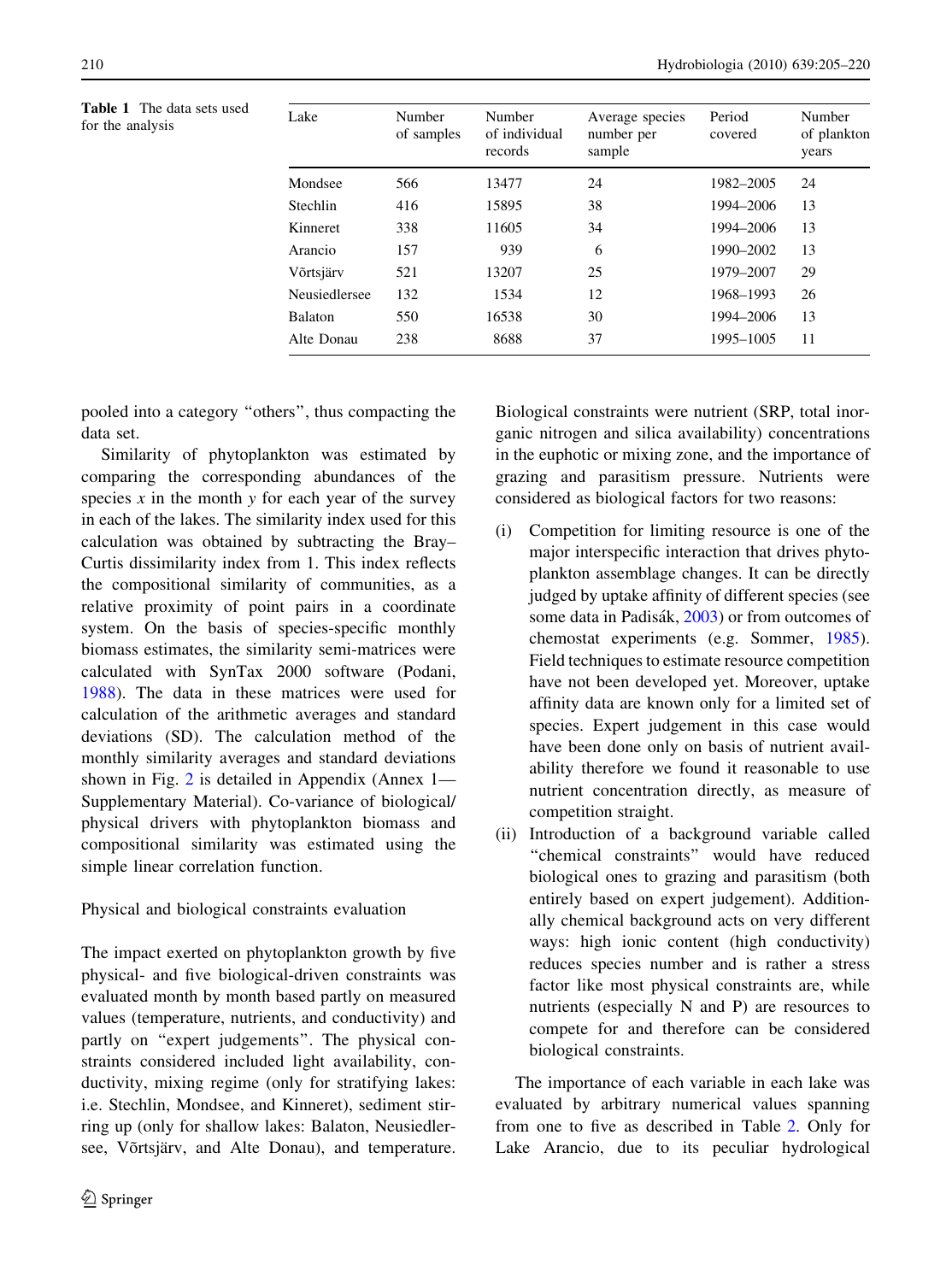| Variable/score 1                                  |                                | $\overline{2}$                 | 3                                         | 4                              | 5                                     |  |
|---------------------------------------------------|--------------------------------|--------------------------------|-------------------------------------------|--------------------------------|---------------------------------------|--|
| Physical                                          |                                |                                |                                           |                                |                                       |  |
| Light<br>availability                             | Excellent                      | Good                           | Medium                                    | Poor                           | Very scarce                           |  |
| Conductivity $0-700$<br>$(\mu S \text{ cm}^{-1})$ |                                | $701 - 1,200$                  | $1,201-1,700$                             | $1,701 - 2,400$                | >2,400                                |  |
| Deep mixing                                       | Stratified                     |                                | Stratifying/destratifying<br>or under ice | $\overline{\phantom{0}}$       | Fully mixed                           |  |
| Stirred up<br>sediments                           | Rarely stirred up<br>sediments | Seldom stirred up<br>sediments | Frequently stirred up<br>sediments        | Often stirred up<br>sediments  | Always stirred up<br>sediments        |  |
| Temperature $>20$<br>$(^{\circ}C)$                |                                | $15 - 20$                      | $10 - 15$                                 | $5 - 10$                       | $<$ 5                                 |  |
| <b>Biological</b>                                 |                                |                                |                                           |                                |                                       |  |
| SRP $(\mu g 1^{-1})$ >10                          |                                | $7 - 10$                       | $5 - 7$                                   | $3 - 5$                        | Below molibdenate<br>method detection |  |
| TIN $(\mu g l^{-1})$ >100                         |                                | $70 - 100$                     | $50 - 70$                                 | $30 - 50$                      | $30$                                  |  |
| SRSi $(\mu g l^{-1})$ >1000                       |                                | 500-1000                       | $400 - 500$                               | 300-400                        | $<$ 300                               |  |
| Grazing                                           | Very important                 | Important                      | Medium                                    | Might be of some<br>importance | Unimportant                           |  |
| Parasitism                                        | Very important                 | Important                      | Medium                                    | Might be of some<br>importance | Unimportant                           |  |

<span id="page-6-0"></span>Table 2 List of the different physical- (upper part) and biological-driven constraints (lower part) to phytoplankton growth and of their score-related attributes

The dashed line separates the two groups

regime, both mixing regime and sediment stirring up were contemporarily considered, and the score was attributed averaging the values of these two variables. The monthly importance of the two sets of forcing in each lake was then calculated by summing the single scores. Since the maximum theoretical attainable value for physical-driven forcing is in this way 20 and that of biological one is 25, the latter values were standardized to 20 by multiplying the original value by 0.8 to make them immediately comparable to physical-driven constraints. Detailed calculations are given in Appendix (Annex 2—Supplementary Material).

# Results

Figure [1](#page-7-0) shows the extent to which physical- and biological-driven constraints affect phytoplankton growth month by month in the eight studied lakes. Similar patterns are shown in Lake Stechlin, Lake Balaton, and Lake Kinneret. In these environments, phytoplankton mainly depends on nutrients availability, grazing and parasitism pressure throughout the year, but in winter physical forcing (deep mixing and/or low temperature) appears to be more important. A similar, but less pronounced pattern occurs in Mondsee. The lower impact of biological control on phytoplankton growth is in this case due to the weak grazing pressure occurring in summer.

Conversely, in both Lake Arancio and Neusiedlersee, physically driven constraints (light availability and sediment stirring up) are permanently dominant over biological-driven ones in determining phytoplankton growth. Even in Lake Võrtsjärv, physically driven constraints are generally more important. However, biologically driven influences equal those exerted by physical constraints in early summer in Lake Võrtsjärv, when nitrogen limitation occurs. Physically driven constraints very quickly dominate again in this lake, where the strong reduction in water level during summer enhances sediment stirring up.

Alte Donau represents the only case where biologically driven constraints to phytoplankton growth are permanently more important than those caused by physical forcing. This is mainly due to the severe nutrient limitation experienced by phytoplankton throughout the year.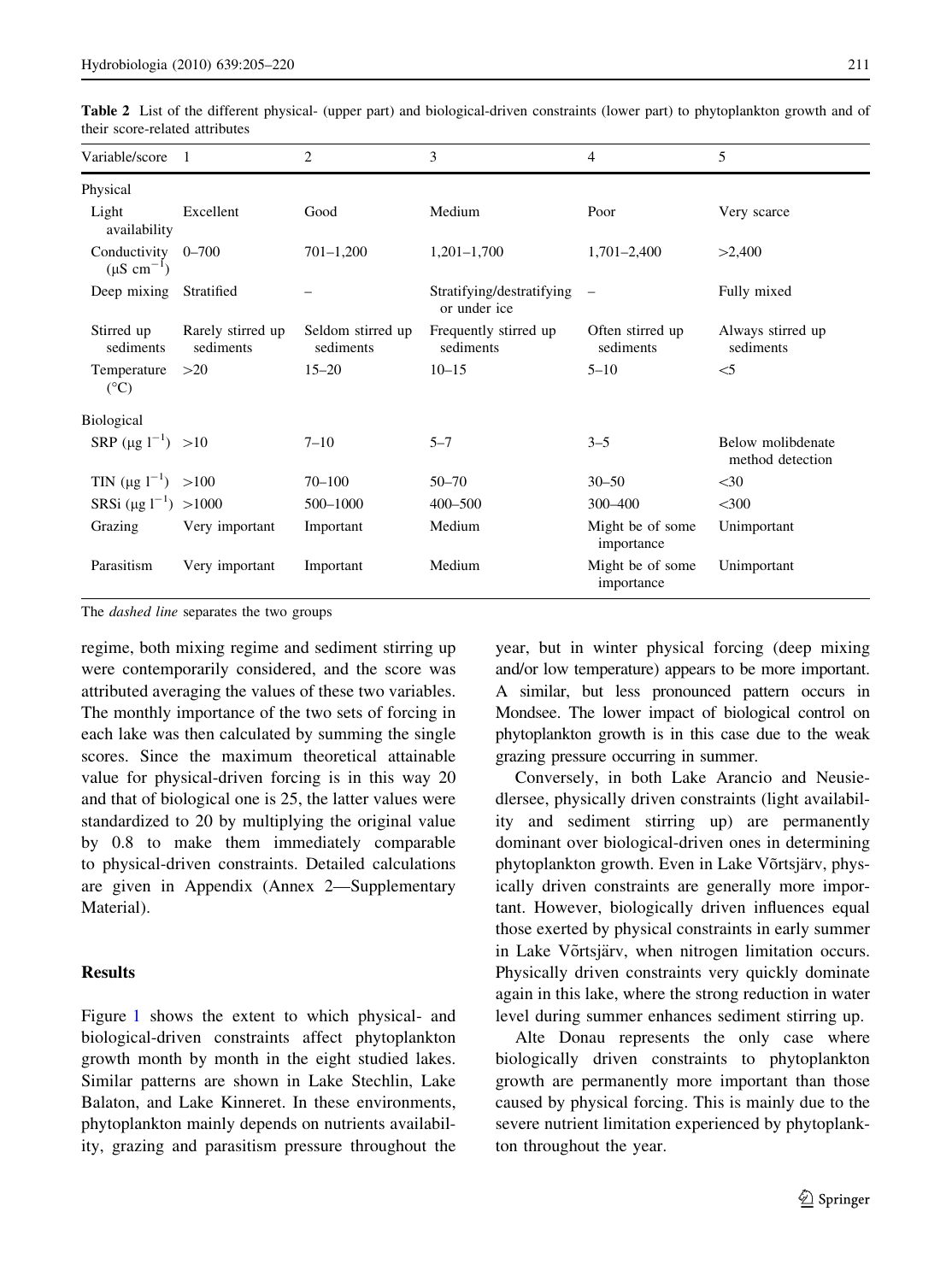<span id="page-7-0"></span>Fig. 1 Estimated annual trends of physical and biological constraints in the studied lakes

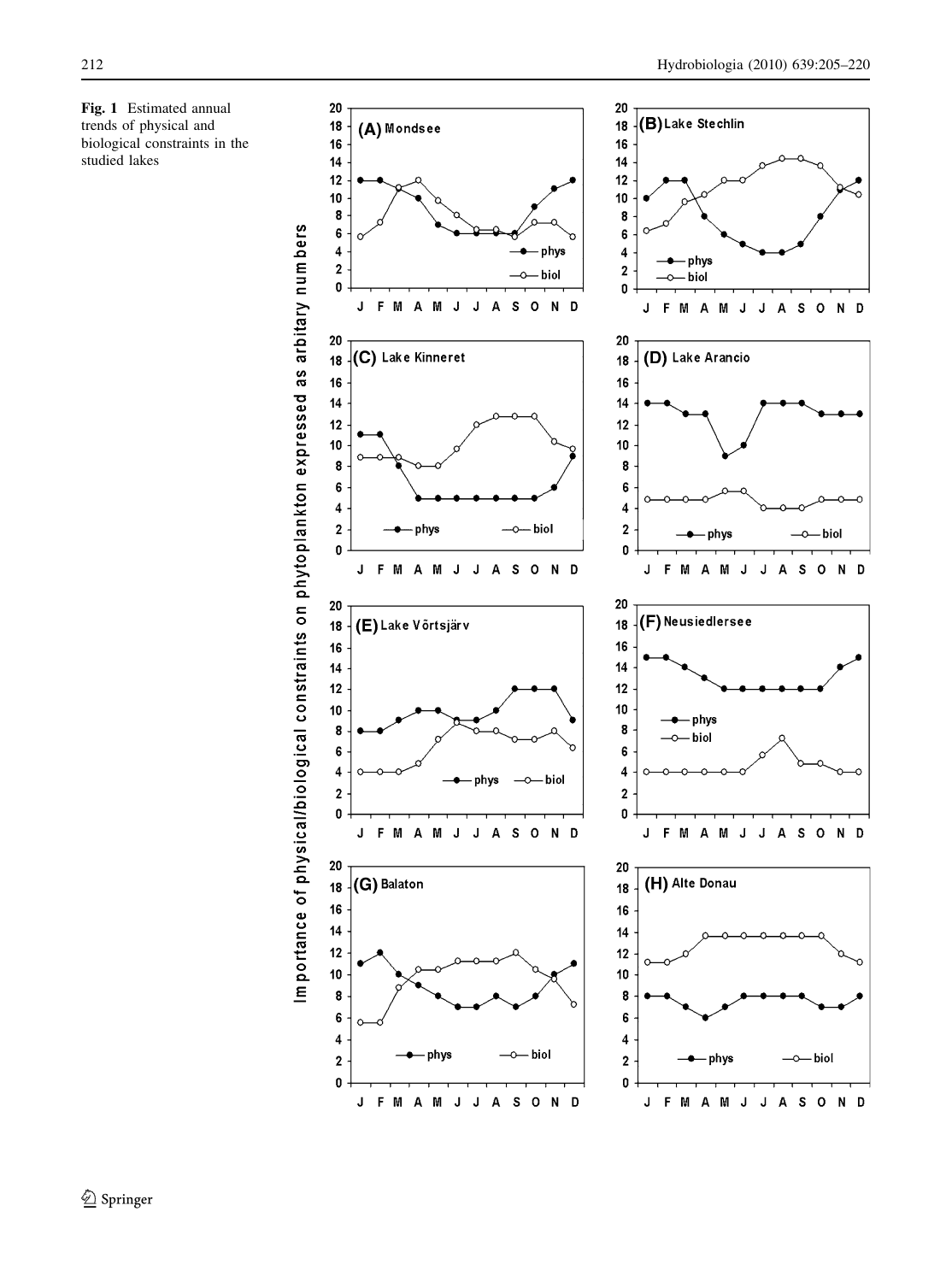Two main patterns in the annual trend of phytoplankton biomass (Fig. [2](#page-9-0)) can be recognized in the studied lakes: the more frequent, the unimodal distribution, characterizes Mondsee, Balaton, Võrtsjärv, Stechlin, and Kinneret. The annual peak occurs in August/September in the first three of these lakes, but in Kinneret and in Stechlin, the maximum occurs in spring. The absolute values of the various biomass peaks well reflect the different trophic states of the individual lakes, whereas the lower values are more or less comparable and are below 1,000  $\mu$ g l<sup>-1</sup> except in Kinneret, where higher winter temperature can still sustain biomass accumulation.

A bimodal pattern, even though characterized by high standard deviation, describes the biomass trends in Lake Arancio, Neusiedlersee and Alte Donau, even though the first of these draws on absolute values that are two orders of magnitude higher than the others.

With regard to similarity, Lake Arancio, constantly shows the lowest values  $(<0.2)$  recorded among the studied lakes, whereas Alte Donau the highest  $(>0.7)$ . These two lakes represent extremes of the probability of phytoplankton species recurrence in successive years.

The mesotrophic part of Lake Balaton and the lakes Kinneret, Võrtsjärv and Neusiedersee show comparable values of similarity, with a minimum generally occurring in early spring. All these lakes exhibit a rather high variability in the species composition of their phytoplankton with values ranging from 0.2 to 0.4.

In contrast, the higher values for the eutrophic part of Balaton, for Lake Stechlin and Mondsee (0.5–0.6) testify a relatively greater persistence of species through consecutive samplings.

# **Discussion**

Physical versus biological control on phytoplankton biomass accumulation

The original PEG model (Sommer et al., [1986\)](#page-15-0) handled physical and biological (nutrient competition and grazing) constraints in an entirely qualitative way. In this article, we tried to quantify their relevance. As a starting point, their importance was set as equal (for this reason, the sum of biological-variable scores was diminished from their original level to 4/5 of the sum). In this way, physical and biological constraints were given equal numerical importance, without necessarily supposing that they are, in reality, equally weighted.

Analyses on importance of physical versus biological background resulted in quite different patterns and only few of them correspond to the PEG model. Actually, the assumption that biologically driven constraints start influencing phytoplankton growth when a physical constraint (e.g., temperature) weakens is upheld only in Lake Stechlin, Lake Kinneret, and Lake Balaton. Mondsee and Lake Võrtsjärv less clearly and only marginally follow what is forecasted in the PEG model. In the Estonian lake, this is clearly attributable to its shallowness, to its phosphorus richness, and to the constant impact exerted by sediment-derived turbidity. With regard to Mondsee, the effect is more subtle and depends on the specific composition of its phytoplankton as discussed later.

In Alte Donau, where water income is regulated according to technical guidelines, no alteration between physical and biological control over biomass accumulation could be detected. In this lake, phytoplankton growth is permanently governed by biological constraints as represented either by nutrients or light limitation imposed by the submerged macrophytes. Moreover, these plants are responsible for the very low phosphorus availability in this lake.

The two remaining lakes (Arancio and Neusiedlersee) represent ''special cases'' where no nutrient limitation occurs and light availability is the only limit to phytoplankton biomass accumulation. In both these lakes, the impact exerted by the physical constraints is strong enough to completely override any biological control upon phytoplankton growth.

## Biomass responses

The primary aim of this paper was to analyze how, and to what extent, phytoplankton long-term data from eight lakes and from nine sites conform to the provisions of the PEG model.

According to the PEG model, the development of annual biomass is unimodal with spring maximum in the oligotrophic lakes and bimodal in eutrophic ones. As shown in the results, only Lake Stechlin and Lake Kinneret show a spring-unimodal pattern, one of them is oligotrophic the other one eutrophic. Three lakes showed a summer-unimodal pattern: the deep mesotrophic Mondsee and the large shallow lakes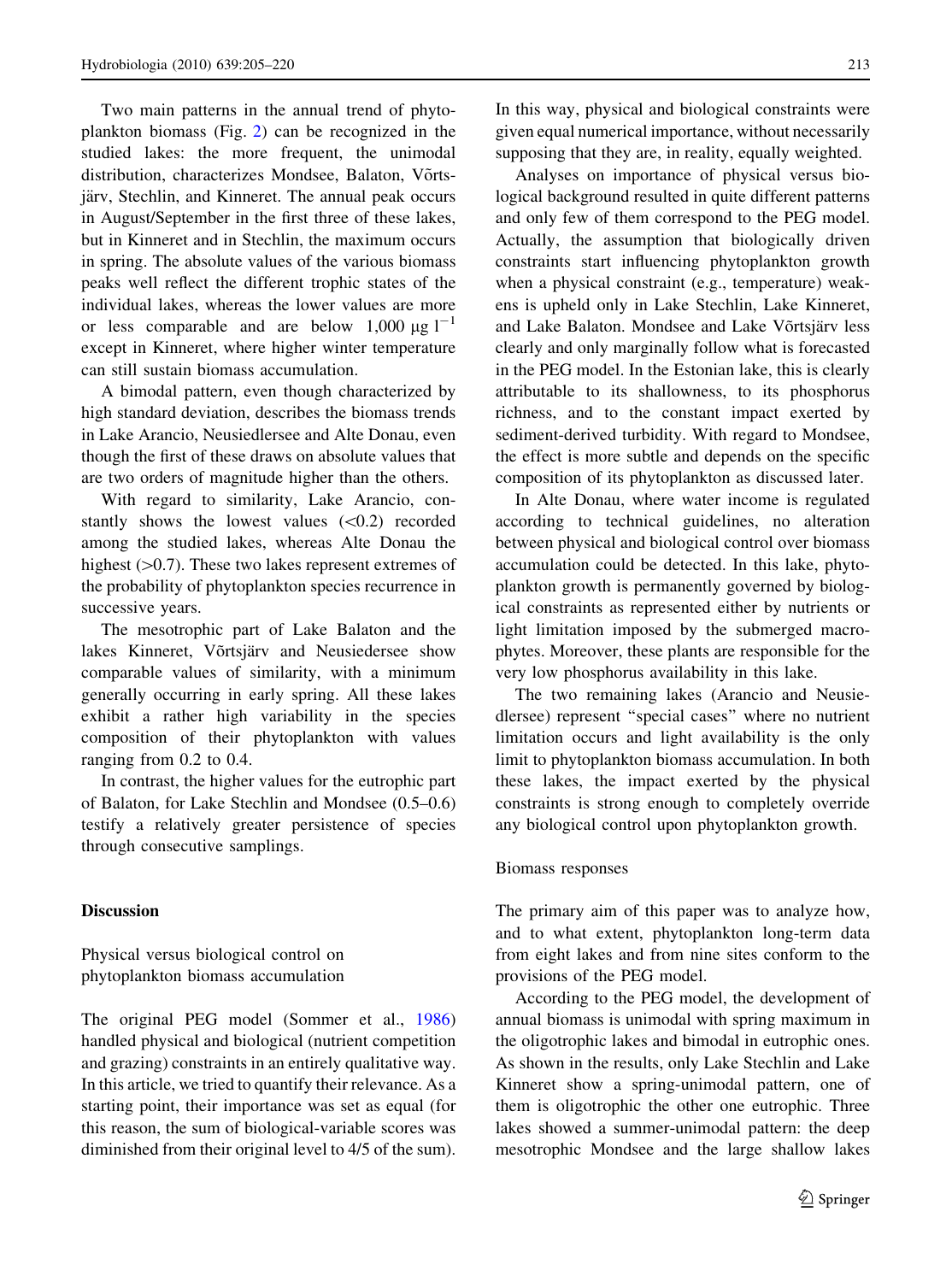<span id="page-9-0"></span>Fig. 2 Annual trends of total phytoplankton wet weight biomass and compositional similarity in the studied lakes and sites. Vertical lines indicate SD

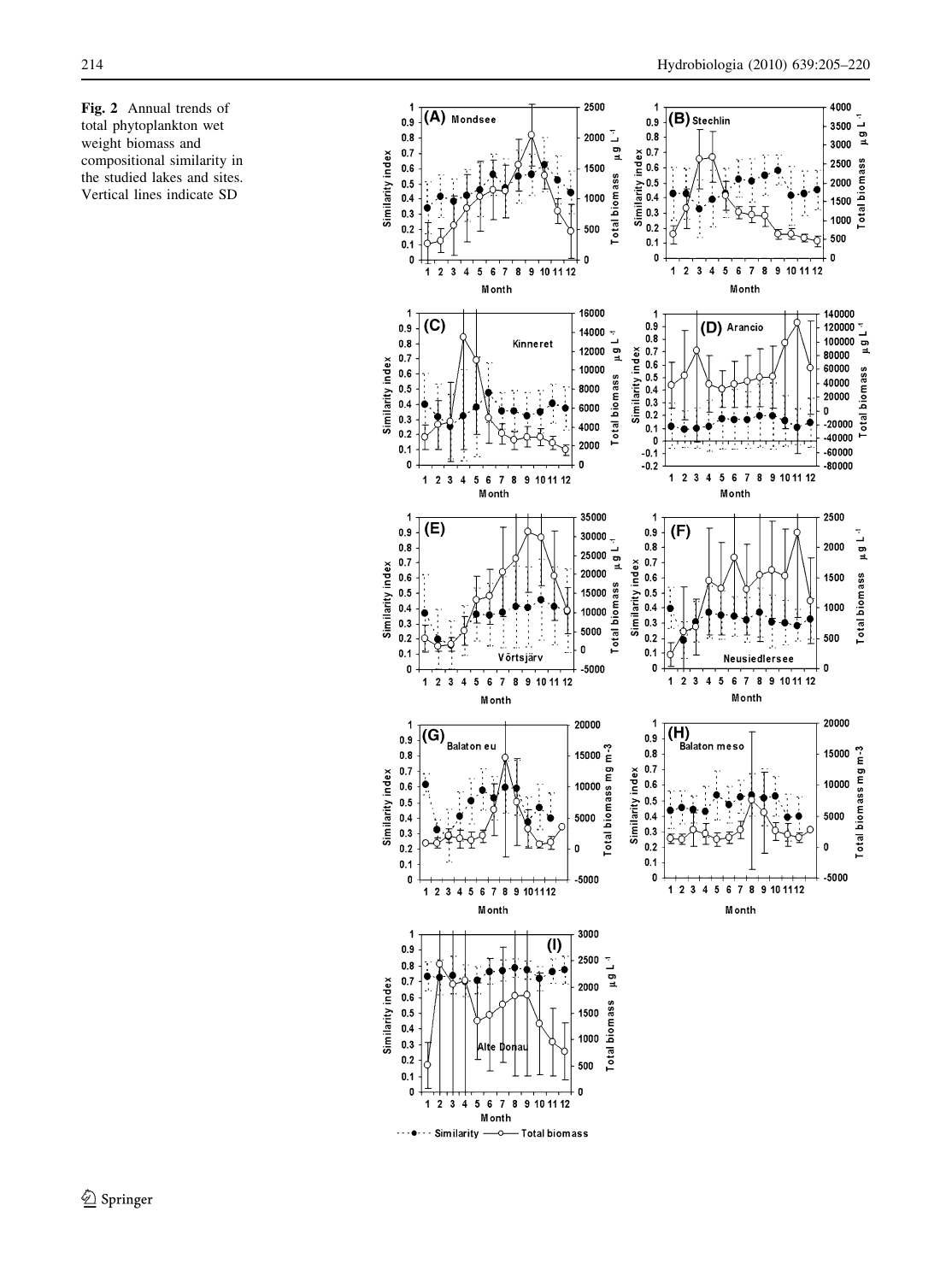Balaton (both meso and eutrophic sites) and Võrtsjärv (eutrophic). The bimodal pattern was found in three very different lakes (Arancio, Neusiedlersee and Alte Donau), characterized by totally different standing crops but all experiencing a strong light limitation due to different causes: in Lake Arancio self-shading of phytoplankton occurs, whereas in Neusiedlersee the high amounts of suspended inorganic material severely limits light availability. In the Alte Donau light penetration is diminished by the plant (macrophyte) cover.

The different patterns observed can be explained only considering the entire scenario, comprising latitudinal/altitudinal effects, stratification patterns, external/internal nutrient load, biomass accumulation periods, and species composition, but the trophic status is uncoupled from the uni- or bimodal pattern.

The similarity observed in the biomass trends in Lake Stechlin and in Lake Kinneret is a good example of different causes for mutually similar output patterns. Apart from the spring dominance of Peridinium gatunense instead of some diatom species, Lake Kinneret follows nicely the PEG provision for the spring patterns: after the escape from deep mixing (physical control) and with sufficient nutrients coming from the catchment, an intense spring bloom occurs. The second peak expected by the PEG model in late summer does not occur in Lake Kinneret because of the strong stratification and lack of significant external water and nutrient supply from its Mediterranean catchment, where there is no substantial rainfall in summer, leading to nutrient depletion of the epilimnion. As a result, summer-fall standing stocks are relatively low (Zohary, [2004](#page-15-0)). Lake Stechlin is strikingly different: nutrients are always below limiting levels except for a short period after the complete autumnal over-turn (November). Therefore, in winter (December–February) growth of shade adapted species (mainly diatoms) occurs. In the absence of grazers, the biomass accumulates and exhibits a maximum before the onset of the stratification. As diatoms are heavy and need deep mixing for remaining in suspension, they suddenly sink to the hypolimnion (Padisák et al., [2003a](#page-14-0), [b](#page-14-0)). Thereafter, biomass remains at very low levels due to biological constraints, as predicted by the PEG model.

The eutrophic, shallow Lake Võrtsjärv, the mesotrophic, deep Mondsee, and both the eutrophic and mesotrophic sites of the shallow Lake Balaton show similar patterns of phytoplankton biomass. Even though we discuss biomass patterns here, it is impossible to disregard species composition in the case of Mondsee. A unique feature in this data set is the perennial occurrence of Planktothrix rubescens in this lake (Dokulil & Skolaut, [1986](#page-13-0); Dokulil & Teubner, [2003a\)](#page-13-0). The species forms metalimnetic maxima in the stratified period and is evenly suspended during the isothermal period when it is capable of luxury uptake of nutrients, while other species remain nutrient limited in spring either before or after the onset of thermal stratification. Thus, in terms of biomass, the spring peak of phytoplankton diatoms is less pronounced in Mondsee in years with significant winter growth of *P. rubescens* (Dokulil, [1987,](#page-13-0) [1991\)](#page-13-0). A similar process took place in Lake Stechlin in the winter of 1997/1998 (Padisák et al., [2003c](#page-14-0)) when winter development of a P. rubescens population prevented occurrence of the spring diatom peak. In spring, Mondsee is fed by cold waters coming from snow melt. Later in the year, calcite precipitation removes considerable amounts of inorganic phosphorus from the epilimnion (Dittrich & Koschel, [2002\)](#page-13-0). As a result, biomass is only slowly increasing during summer with a peak at the end of stratification period (Dokulil & Teubner, [2005\)](#page-13-0).

In shallow lakes, a spring maximum of phytoplankton growth is often missing. The biomass pattern observed in Lake Balaton is clearly due to internal phosphorus loading from the sediments (Honti et al., [2007\)](#page-13-0) in summer. As phosphorus is never a limiting resource in Lake Võrtsjärv but nitrogen periodically is (Nõges et al., [2008](#page-14-0)), the continuous increase of phytoplankton biomass between April and September is due to several causes: one is the fast turnover of nutrients and their additional supply from the catchment throughout the entire vegetation period, the other is the gradual development of slow-growing, non-grazeable cyanobacteria that accumulate in the water column (Agasild et al., [2007\)](#page-13-0). Biomass accumulation in this lake is further enhanced by water level decrease during summer, which contributes, through various mechanisms, to the increase of algal biomass (No  $g \&$ Nõges, [1999](#page-14-0)).

The bimodal patterns experienced by the three studied lakes are due to different reasons: Lake Arancio spring peak is coincident with the onset of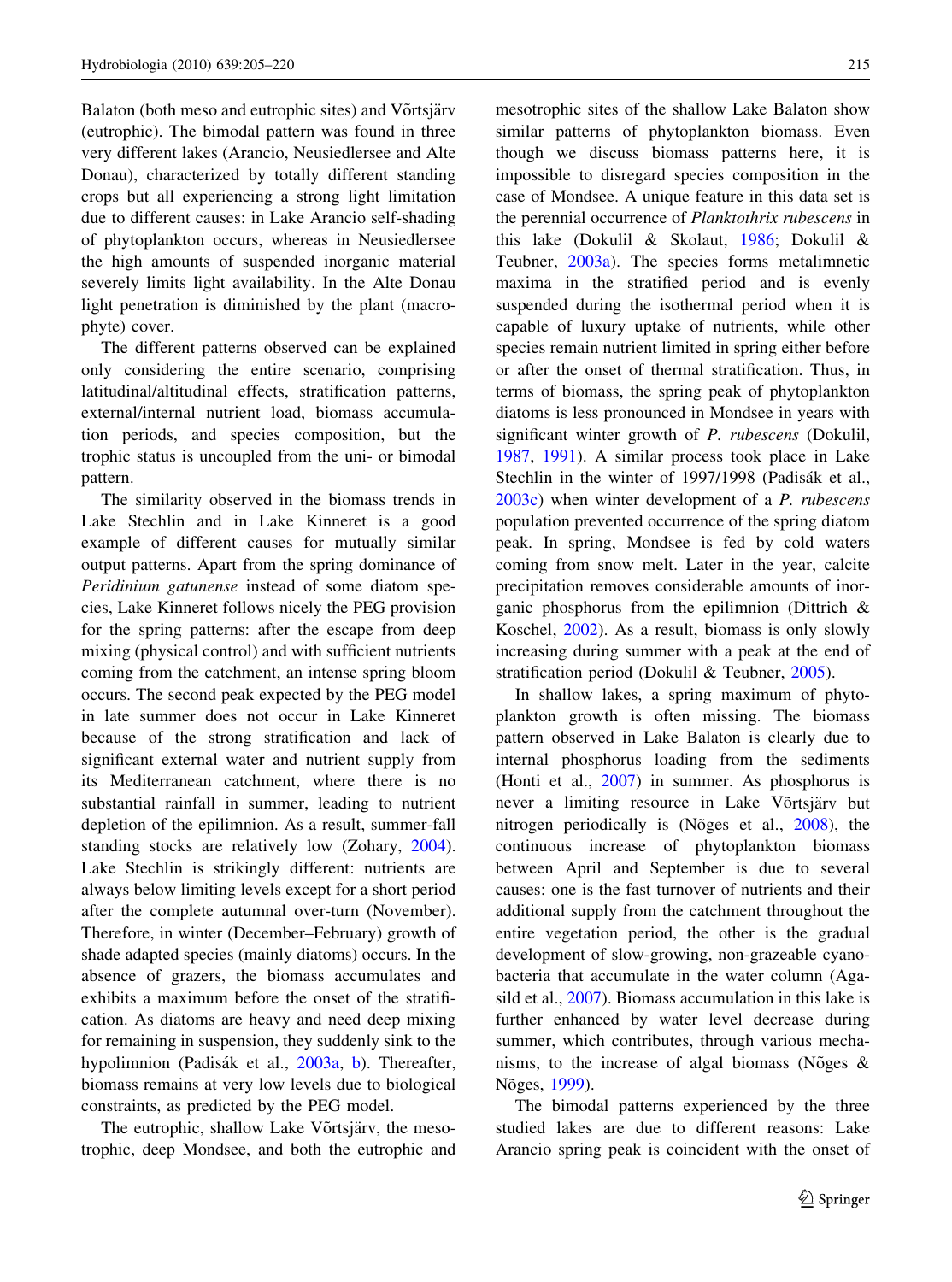stratification. Due to its location at low-latitude, temperature inhibits growth just for a short period (December–January). Later, biomass starts accumulating again and external load promotes the spring bloom. Then, light availability rapidly decreases and biomass accumulation slows down. The use of water for irrigation decreases the water level till the breaking of the thermocline in mid-summer when atelomictic behavior makes nutrients available and sustains a slow growth throughout summer. The second peak occurs when the lake volume reaches its annual minimum as a consequence of biomass concentration and full circulation events (Naselli-Flores, [2003](#page-14-0); Naselli-Flores & Barone, [2003](#page-14-0), [2005,](#page-14-0) [2007\)](#page-14-0). In Neusiedlersee, external load and higher solar radiation also promote the first peak. Due to the high inorganic turbidity, however, light is always poorly available, growth is slow, and biomass reaches its peak only in early summer. The reduced summer water income, coupled with the higher evaporation, contributes to a significant increase in conductivity. Only a few entirely planktonic species (e.g. Chaetoceros muelleri) can cope with this increase in conductivity; other species prevail but at lower doubling rates and total biomass is thus reduced. Income of freshwater in autumn decreases conductivity and again promotes biomass accumulation. In Alte Donau, total phytoplankton biomass is highly dependent on macrophyte growth and its shading and nutrient competition effects. The spring bloom occurs in February, before the establishment of a macrophyte canopy. After the period of maximum plant growth (May), phytoplankton slowly start increasing again and reach a second peak when macrophytes are declining or removed by management practices. Thus, three different mechanisms can be invoked to explain the three biomodal patterns: self-shading and mixing pattern in Lake Arancio, conductivity and light availability in Neusiedlersee, and the annual growth/decline of submerged macrophyte vegetation in Alte Donau.

## Compositional responses

In all the lakes studied, the highest similarity values were recorded in late summer, whereas the lowest ones in winter. According to the PEG model, phytoplankton communities undergo significant changes during particular years. During the seasonal

succession of phytoplankton, the competitive arena is changing and dozens of species and generations of individual species are involved.

Late summer assemblages integrate the preceding successional events (including onset of stratification and disturbances) and are likely to be determined by the competitive arena that any given lake type offers (Padisa´k et al., [2006](#page-14-0)). Individual lake morphologies together with recurrent seasonal cycles and combinations of the main environmental variables, both physical and biological, provide recurrent competitive arenas that allow the ''best adapted'' species to dominate repetitively in this period of the seasonal succession.

Conversely, in winter, there are several explanations for the high species variability. Individual stresstolerance of the different species adapted to winter conditions might be the major reason. If so, this can be strongly affected by the actual winter weather, especially at latitudes where development and duration of ice-cover varies significantly. We must not exclude that the observed low similarity is merely a result of "chance" events: the species arriving first will prevail (Watt, [1947\)](#page-15-0). Last but not least, interannual ontogenetic cycles can be relevant for many species, espe-cially diatoms (Padisák et al., [2004\)](#page-14-0).

In other words, species of winter assemblages are largely selected by physical constraints based on individual adaptations of the species in the available species pool. This follows the community organization patterns described in Gleason's ([1926\)](#page-13-0) individual concept of succession. If so, dominance patterns must be rather closely related to the actual meteorological conditions as the annual manifestation of climate. A good example is Stephanocostis chantaicus in Lake Stechlin that develops relatively abundant populations only if the lake has a long-lasting, thick ice-cover (Scheffler & Padisák, [2000\)](#page-15-0). During summer, phytoplankton development is more intensively driven by interspecific interactions that result in characteristic series, as hypothesized in Clements' [\(1916](#page-13-0)) ''superorganismic'' concept of succession. A good example is the Anabaena/Aphanizomenon  $\rightarrow$ Cylindrospermopsis  $\rightarrow$  Planktothrix series in many lakes where the first shift occurs because ammonium uptake of Cylindrospermopsis is more effective than that of Anabaena/Aphanizomenon. Therefore, it can delay the switch to the energetically expensive nitrogen fixation. The second shift is due to the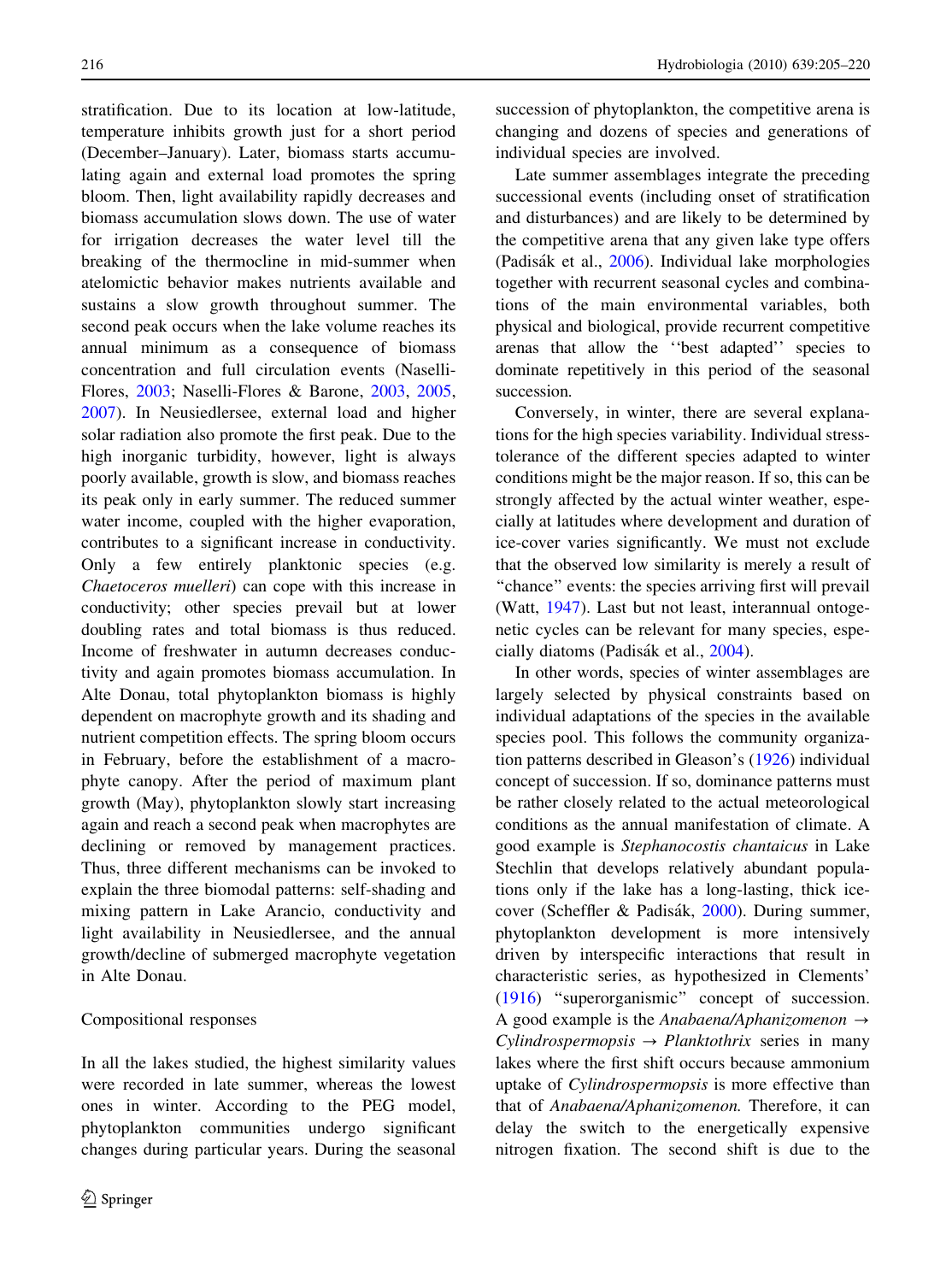greater shade- and low temperature tolerance of Planktothrix.

It is known that physical properties (like the incidence and duration of ice-cover, and hypolimnetic temperature) of lake environments are rather closely related to climate variables; chemical properties are more difficult to relate and biological parameters remain very loosely, if at all, correlated (Dokulil & Teubner, [2002](#page-13-0); Dokulil et al., [2009](#page-13-0); Nõges et al., [2009\)](#page-14-0). In this sense, winter phytoplankton might be a better tool for climate change research than summer equilibrium, or close-to-equilibrium assemblages when species selection are driven by interspecific interactions in many cases. Therefore, the effects of climatic forces, may remain hidden, at least until a certain threshold.

## Beyond the PEG model

As has been shown, the importance, timing and severity of biological or physical constraints on phytoplankton development are rather individualistic in different lakes. Only a few common patterns are shared by at least some lakes and the biomass/ compositional responses are also different. In order to disentangle which of the constraints have more influence on the phytoplankton pattern, a co-variance analysis was performed (Table 3). Compositional similarity was in most cases (Balaton both sites, Lake Stechlin, Lake Võrtsjärv, and to some extent Neusiedlersee and Lake Arancio) positively related to biological drivers which means that the stronger the biological control is, the higher is the interannual

compositional similarity (Table 3A). Conversely, with the exception of Lake Võrtsjärv and Alte Donau, similarity negatively co-varies with physical stressors indicating the higher the importance of physical control is, the higher is the level of divergence from the average pattern. This result is in accordance with what is discussed in the previous section. The sum of the absolute values of co-variance coefficients is 2.93 for biological and 4.42 for physical drivers, indicating a higher impact of physical stressors on phytoplankton composition than is due to biological ones. The biomass response to physical/biological driving forces is more diverse (Table 3B). While phytoplankton, for example, exhibits a high positive covariance with biological variables in Lake Võrtsjärv and Lake Kinneret, the relationship is weaker or even negative in the other lakes. Increase in physical constraints largely results in decreased standing crop (Mondsee is the best example). However, biomass can respond in an opposite way, like in Lake Võrtsjärv. Here, too, the sum of the absolute values indicate that physical forcing is more determinant that biological.

The sum of the absolute values of physical and biological constraints lake by lake in the bottom rows of Table 3A, B provides an image on the responsiveness of lakes to biological and physical forcing. Lake Kinneret biomass, for example, appears to be much more responsive to environmental forcing than the composition of its biomass. The case of Lake Stechlin is just the opposite: biomass is quite irresponsive while composition is sensitive to changes. It is worth to note that man-made or

Table 3 Covariance (estimated as linear correlation coefficients) between biological and physical constraints and (A) similarity and (B) biomass response in the eight studied lakes

|                   | Mondsee | Stechlin | Kinneret Arancio |         | Võrtsjärv | Neusiedlersee | Balaton<br>Eu | Balaton<br>Meso | Alte<br>Donau | sum physical-<br>biological |
|-------------------|---------|----------|------------------|---------|-----------|---------------|---------------|-----------------|---------------|-----------------------------|
| (A) Similarity    |         |          |                  |         |           |               |               |                 |               |                             |
| <b>Biological</b> | $-0.26$ | 0.62     | $-0.03$          | $-0.15$ | 0.73      | 0.20          | 0.36          | 0.58            | 0.00          | 2.93                        |
| Physical          | $-0.62$ | $-0.75$  | $-0.15$          | $-0.44$ | 0.56      | $-0.29$       | $-0.51$       | $-0.72$         | 0.39          | 4.42                        |
| <b>sumllake</b>   | 0.88    | 1.37     | 0.17             | 0.59    | 1.30      | 0.49          | 0.87          | 1.30            | 0.39          |                             |
| (B) Biomass       |         |          |                  |         |           |               |               |                 |               |                             |
| Biological        | $-0.18$ | $-0.17$  | $-0.60$          | $-0.05$ | 0.78      | 0.21          | 0.36          | 0.53            | 0.30          | 3.18                        |
| Physical          | $-0.84$ | 0.04     | 0.30             | 0.31    | 0.78      | $-0.60$       | $-0.52$       | $-0.53$         | 0.28          | 4.22                        |
| <b>sumllake</b>   | 1.02    | 0.21     | 0.90             | 0.37    | 1.56      | 0.81          | 0.88          | 1.06            | 0.58          |                             |

Sums are calculated by adding the absolute values of the coefficients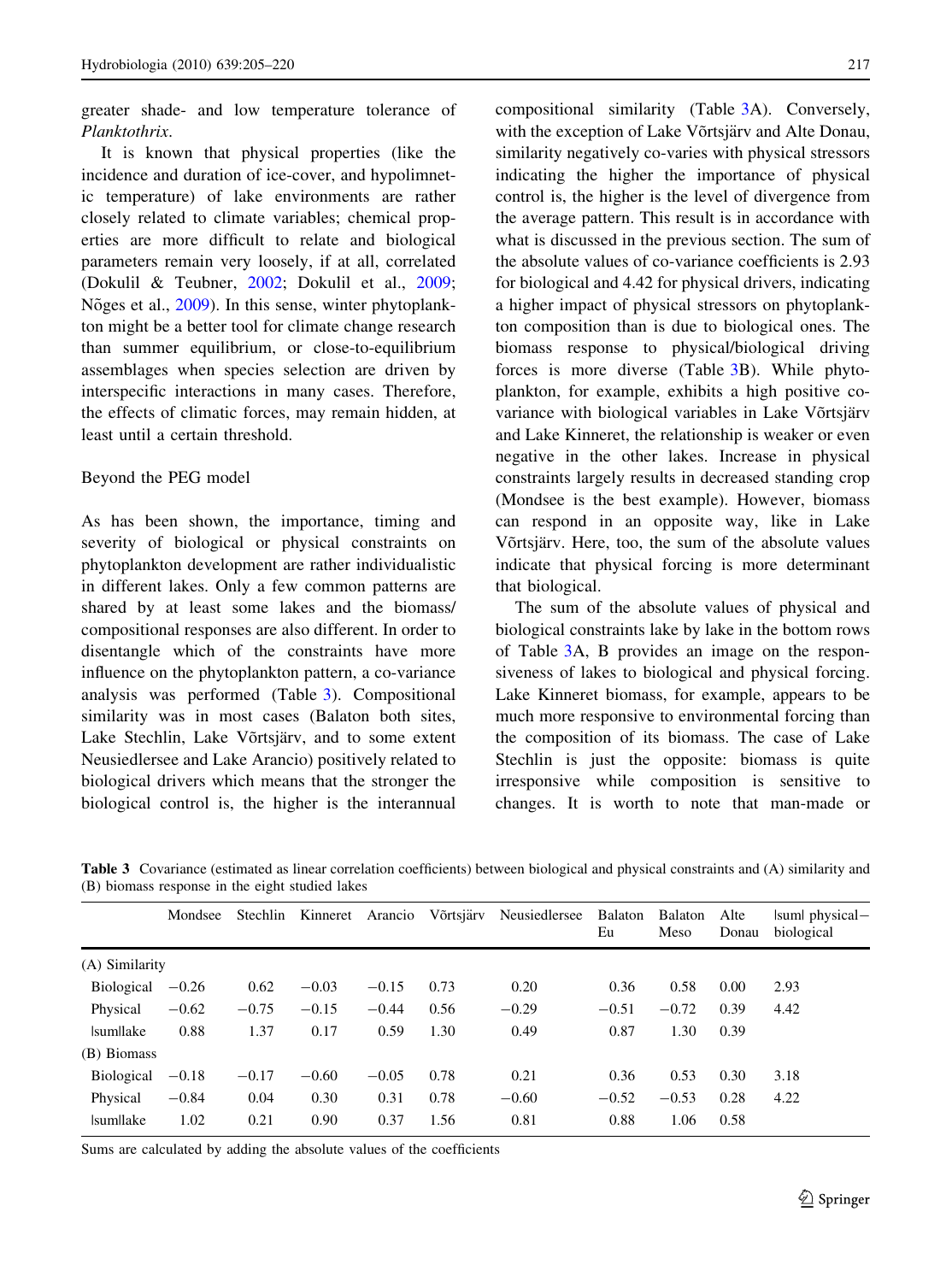<span id="page-13-0"></span>intensively managed lakes, like Lake Arancio and the Alte Donau, in general, show a weak relation of both biomass and composition to environmental forcing.

Ecological processes sustain the functioning of each ecosystem. Thus, competition for resources, grazing, predation, parasitism, and all the activities aimed at the flow of matter and energy always act in all environments, although their intensities span over quite wide gradients and different spatial and temporal scales. As for a theatrical performances where the final quality of the dramatic presentation not only depends on the text itself but is also largely attributable to the ability of the actors as well as to the accuracy of the display of the scenario (backgrounds, lightning, costumes, etc.), phytoplankton morphofunctional variability may ensure dozens of different interpretations to the environmental play, depending both on the morphological and climatic features of the stage and on the compositional features (often determined by chance) of the lake's assemblage.

Acknowledgments Data analyses were supported by the Hungarian National Science Foundation (OTKA Nr. K 75552). Phytoplankton studies on Lake Stechlin were supported by the Leibniz-Institute for Aquatic Ecology and Inland Fishery (Berlin/ Stechlin-Neuglobsow, Germany). The long-term record of phytoplankton in Lake Kinneret was conducted by Tatiana Fishbein and funded by the Israel Water Authority. Analysis of long-term recording of phytoplankton in Lake Arancio was possible thanks to a grant from the University of Palermo (11108/ 2007), in Võrtsjärv supported by SF017001 1508 from EME and in Neusiedlersee by the Biologische Station Illmitz. This study was presented as a contributed paper at the Bat Sheva de Rothschild seminar on Phytoplankton in the Physical Environment – The 15th Workshop of the International Association of Phytoplankton Taxonomy and Ecology (IAP) – held in Ramot, Israel, November 23–30, 2008.

## References

- Agasild, H., P. Zingel, I. Tõnno, J. Haberman & T. Nõges, 2007. Contribution of different zooplankton groups in grazing on phytoplankton in shallow eutrophic Lake Võrtsjärv (Estonia). Hydrobiologia 584: 167-177.
- Alvarez-Cobelas, M., C. Rojo & D. Angeler, 2005. Mediterranean limnology: current status, gaps and the future. Journal of Limnology 64: 13–29.
- Barone, R. & L. Naselli-Flores, 1994. Phytoplankton dynamics in a shallow, hypertrophic reservoir (Lake Arancio, Sicily). Hydrobiologia 289: 199–214.
- Becker, V., V. L. M. Huszar, L. Naselli-Flores & J. Padisák, 2008. Phytoplankton equilibrium phases during thermal

stratification in a deep subtropical water supply reservoir. Freshwater Biology 53: 952–963.

- Casper, S. J., 1985. The phytoplankton. In Casper, S. J. (ed.), Lake Stechlin. A Temperate Oligotrophic Lake. Dr. W. Junk Publishers, Dordrecht, Boston, Lancaster: 157–195.
- Clements, F. E., 1916. Plant Succession: An Analysis of the Development of Vegetation. Carnegie Institute of Washington Publication 242, Washington, USA.
- Dittrich, M. & R. Koschel, 2002. Interactions between calcite precipitation (natural and artificial) and phosphorus cycle in the hardwater lake. Hydrobiologia 469: 49–57.
- Dokulil, M., 1987. Long term occurrence of blue-green algae in Mondsee during eutrophication and after nutrient reduction with special reference to *Oscillatoria rubescens*. Schweizerische Zeitschrift für Hydrologie 49: 378.
- Dokulil, M., 1991. Populationsdynamik der Phytoplankton-Diatomeen im Mondsee seit 1957. Wasser und Abwasser 35: 53–75.
- Dokulil, M. T. & J. Mayer, 1996. Population dynamics and photosynthetic rates of a Cylindrospermopsis—Limnothrix association in a highly eutrophic urban lake, Alte Donau, Vienna, Austria. Algological Studies 83: 179–195.
- Dokulil, M. & C. Skolaut, 1986. Succession of phytoplankton in a deep stratifying lake: Mondsee, Austria. Hydrobiologia 138: 9–24.
- Dokulil, M. T. & K. Teubner, 2002. The spatial coherence of alpine lakes. Verhandlungen der internationale Vereinigung für theoretische und angewandte Limnologie 28: 1861–1864.
- Dokulil, M. T. & K. Teubner, 2003a. Steady state phytoplankton assemblages during thermal stratification in deep alpine lakes. Do they occur? Hydrobiologia 502: 65–72.
- Dokulil, M. T. & K. Teubner, 2003b. Eutrophication and restoration of shallow lakes—the concept of stable equilibria revisited. Hydrobiologia 506(509): 29–35.
- Dokulil, M. T. & K. Teubner, 2005. Do phytoplankton assemblages correctly track trophic changes?—Assessment from contemporary and palaeolimnological data. Freshwater Biology 50: 1594–1604.
- Dokulil, M., K. Teubner, A. Jagsch, U. Nickus, R. Adrian, D. Straile, T. Jankowski, A. Herzig & J. Padisák, 2009. The impact of climate change on lakes in Central Europe. In D. G. George (ed.), The Impact of Climate Change on European Lakes. Aquatic Ecology Series 4: 387–409, Springer, The Netherlands.
- Gleason, H., 1917. The structure and development of plant association. Bulletin of the Torrey Botanical Club 44: 463–481.
- Gleason, H., 1926. Further views on the succession concept. Ecology 8: 299–326.
- Hajnal, É. & J. Padisák, 2008. Analysis of long-term ecological status of Lake Balaton based on the ALMOBAL phytoplankton database. Hydrobiologia 599: 227–237.
- Hambright, K. D. & R. Hershcovitch, 1998. Kinneret Limnological Laboratory Bibliography, 1968–1998. Israel Oceanographic and Limnological Research, Haifa.
- Honti, M., V. Istvanovics & A. Osztoics, 2007. Stability and change of phytoplankton communities in a highly dynamic environment—the case of large shallow Lake Balaton (Hungary). Hydrobiologia 581: 225–240.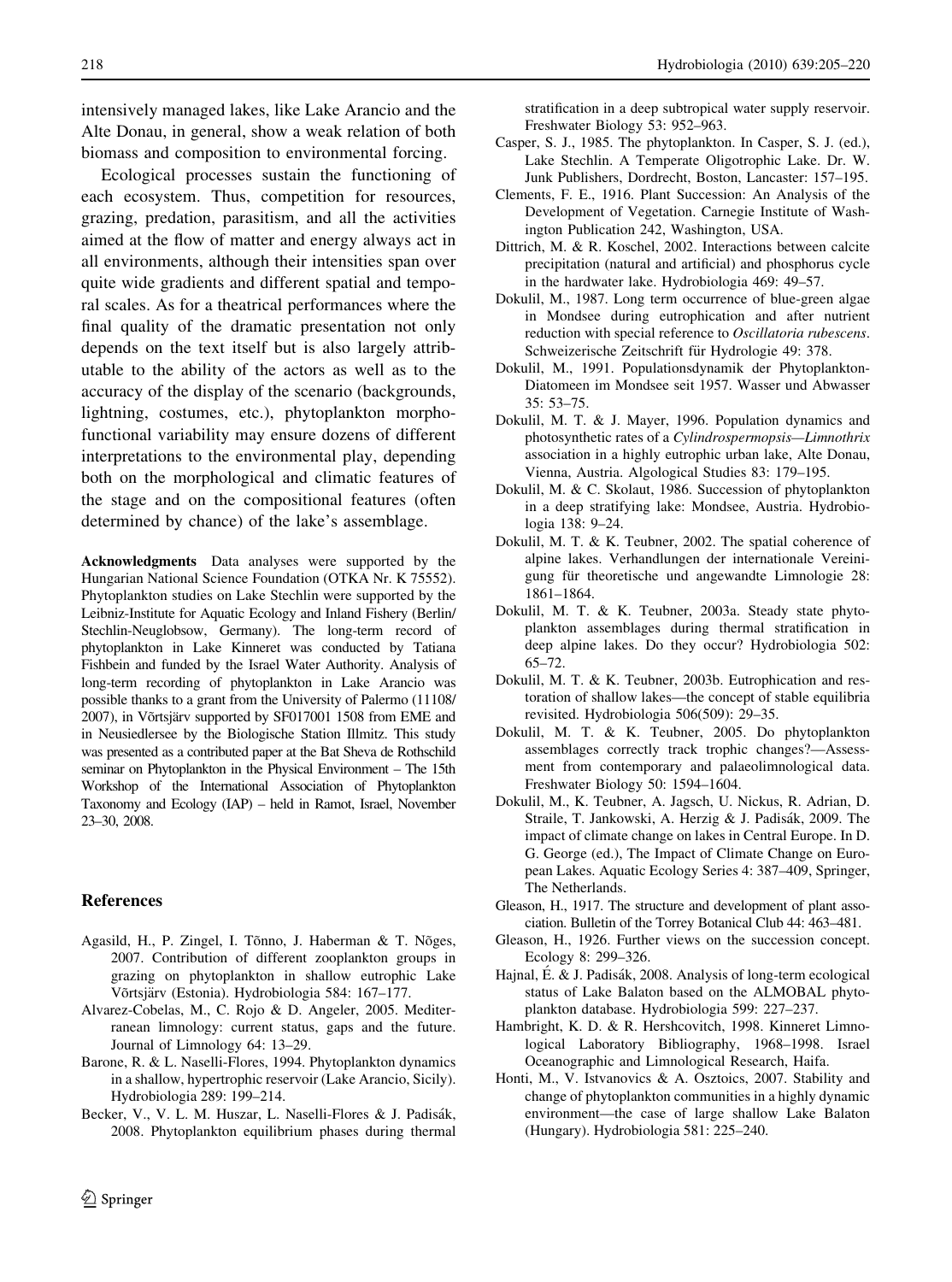- <span id="page-14-0"></span>Istvánovics, V., A. Clement, L. Somlyódy, A. Specziár, L. G. Tóth & J. Padisák, 2007. Updating water quality targets for shallow Lake Balaton (Hungary), recovering from eutrophication. Hydrobiologia 581: 305–318.
- Koschel, R. & D. D. Adam, 2003. Preface: an approach to understanding a temperate oligotrophic lowland lake (Lake Stechlin, Germany). Archiv für Hydrobiologie/ Advances in Limnology 58: 1–9.
- Löffler, H. (ed.), 1988. Alte Donau. Projektstudie im Auftrag der Wasserstraßendirektion. Eigenverlag, Vienna.
- Lund, J. W. G., C. Kipling & E. D. Le Cren, 1958. The inverted microscope method of estimating algal numbers and the statistical basis of estimations by counting. Hydrobiologia 11: 143–170.
- Naselli-Flores, L., 2003. Man-made lakes in Mediterranean semi-arid climate: the strange case of Dr Deep Lake and Mr Shallow Lake. Hydrobiologia 506(509): 13–21.
- Naselli-Flores, L. & R. Barone, 2003. Steady-state assemblages in a Mediterranean hypertrophic reservoir. The role of Microcystis ecomorphological variability in maintaining an apparent equilibrium. Hydrobiologia 502: 133–143.
- Naselli-Flores, L. & R. Barone, 2005. Water-level fluctuations in Mediterranean reservoirs: setting a dewatering threshold as a management tool to improve water quality. Hydrobiologia 548: 85–99.
- Naselli-Flores, L. & R. Barone, 2007. Pluriannual morphological variability of phytoplankton in a highly productive Mediterranean reservoir (Lake Arancio, Southwestern Sicily). Hydrobiologia 578: 87–95.
- Naselli-Flores, L., J. Padisa´k, M. T. Dokulil & I. Chorus, 2003. Equilibrium/steady-state concept in phytoplankton ecology. Hydrobiologia 502: 395–403.
- Naselli-Flores, L., J. Padisák & M. Albay, 2007. Shape and size in phytoplankton ecology: do they matter? Hydrobiologia 578: 157–161.
- Nõges, P., R. Adrian, O. Anneville, L. Arvola, T. Blenckner, D. G. George, T. Jankowski, M. Järvinen, S. C. Maberly, J. Padisák, D. Straile, K. Teubner & G. Weynenmeyer, 2009. The impact of variations in the climate on seasonal dynamics of phytoplankton. In George D. G. (ed.), The Impact of Climate Change on European Lakes. Aquatic Ecology Series 4: 253–274, Springer, The Netherlands. doi[:10.1007/978-90-481-2945-4\\_14](http://dx.doi.org/10.1007/978-90-481-2945-4_14)
- Nõges, T. & P. Nõges, 1999. The effect of extreme water level decrease on hydrochemistry and phytoplankton in a shallow eutrophic lake. Hydrobiologia 409: 277–283.
- Nõges, P. & T. Nõges, 2006. Indicators and criteria to assess ecological status of the large shallow temperate polymictic lakes Peipsi (Estonia/Russia) and Võrtsjärv (Estonia). Boreal Environment Research 11: 67–80.
- Nõges, P., M. Kägu & T. Nõges, 2007. Role of climate and agricultural practice in determining the matter discharge into large shallow Lake Võrtsjärv, Estonia. Hydrobiologia 581: 125–134.
- Nõges, T., R. Laugaste, P. Nõges & I. Tõnno, 2008. Critical N:P ratio for cyanobacteria and  $N_2$ -fixing species in the large shallow temperate lakes Peipsi and Võrtsjärv, North-East Europe. Hydrobiologia 599: 77–86.
- Padisák, J., 2003. Phytoplankton. In O'Sullivan, P. E. & C. S. Reynolds (eds), The Lakes Handbook 1. Limnology and Limnetic Ecology. Blackwell Science Ltd., Oxford: 251–308.
- Padisák, J. & M. Dokulil, 1994. Meroplankton dynamics in a saline, turbulent, turbid shallow lake (Neusiedlersee, Austria and Hungary). Hydrobiologia 289: 23–42.
- Padisák, J. & C. S. Reynolds, 1998. Selection of phytoplankton associations in Lake Balaton, Hungary, in response to eutrophication and restoration measures, with special reference to cyanoprokaryotes. Hydrobiologia 384: 41–53.
- Padisák, J., C. S. Reynolds & U. Sommer (eds), 1993. Intermediate Disturbance Hypothesis in Phytoplankton Ecology. Developments in Hydrobiology 81. Kluwer Academic Publishers, Dordrecht, The Netherlands.
- Padisák, J., F. A. R. Barbosa, R. Koschel & L. Krienitz, 2003a. Deep layer cyanoprokaryota maxima are constitutional features of lakes: examples from temperate and tropical regions. Archiv für Hydrobiologie/Advances in Limnology 58: 175–199.
- Padisa´k, J., W. Scheffler, P. Kasprzak, R. Koschel & L. Krienitz, 2003b. Interannual changes (1994–2000) of phytoplankton of Lake Stechlin. Archiv für Hydrobiologie/Advances in Limnology 58: 101–133.
- Padisák, J., W. Scheffler, C. Sípos, P. Kasprzak, R. Koschel & L. Krienitz, 2003c. Spatial and temporal pattern of development and decline of the spring diatom populations in Lake Stechlin in 1999. Archiv für Hydrobiologie/ Advances in Limnology 58: 135–155.
- Padisa´k, J., W. Scheffler, R. Koschel & L. Krienitz, 2004. Seasonal patterns and interannual variability of phytoplankton in Lake Stechlin. Annual Report 2003 of the Leibnitz-Institut of Freshwater Ecology and Inland Fisheries, Berlin, ISSN 1432-508X: 105–116.
- Padisák, J., I. Grigorszky, G. Borics & É. Soróczki-Pintér, 2006. Use of phytoplankton assemblages for monitoring ecological status of lakes within the Water Framework Directive: the assemblage index. Hydrobiologia 553: 1–14.
- Padisák, J., L. O. Crossetti & L. Naselli-Flores, 2009a. Use and misuse in the application of the phytoplankton functional classification: a critical review with updates. Hydrobiologia 621: 1–19.
- Padisák, J., E. Hajnal, R. Koschel & L. Krienitz, 2009b. The importance of winter phytoplankton composition in contrasting lakes: a deep stratifying and a shallow polymictic. Verhandlungen der internationale Vereinigung für theoretische und angewandte Limnologie 30: 757–760.
- Podani, J., 1988. Syn-Tax III. User's manual. Abstracta Botanica 12: 1–183.
- Pollingher, U., 1986. Phytoplankton periodicity in a subtropical lake (Lake Kinneret, Israel). Hydrobiologia 138: 127–138.
- Raven, J. A. & S. C. Maberly, 2009. Phytoplankton nutrition and related mixotrophy. In Lickens, G. E. (ed.), Encyclopedia of Inland Waters. Elsevier, Amsterdam.
- Reynolds, C. S., 1972. Growth, gas vacuolation and buoyancy in a natural population of a planktonic blue-green alga. Freshwater Biology 2: 87–106.
- Reynolds, C. S., 1984. The Ecology of Freshwater Phytoplankton. Cambrige University Press, Cambridge.
- Reynolds, C. S., 1988. Functional morphology and the adaptive strategies of freshwater phytoplankton. In Sandgren, C. D. (ed.), Growth and Reproductive Strategies of Freshwater Phytoplankton. Cambrige University Press, Cambrigde: 338–433.